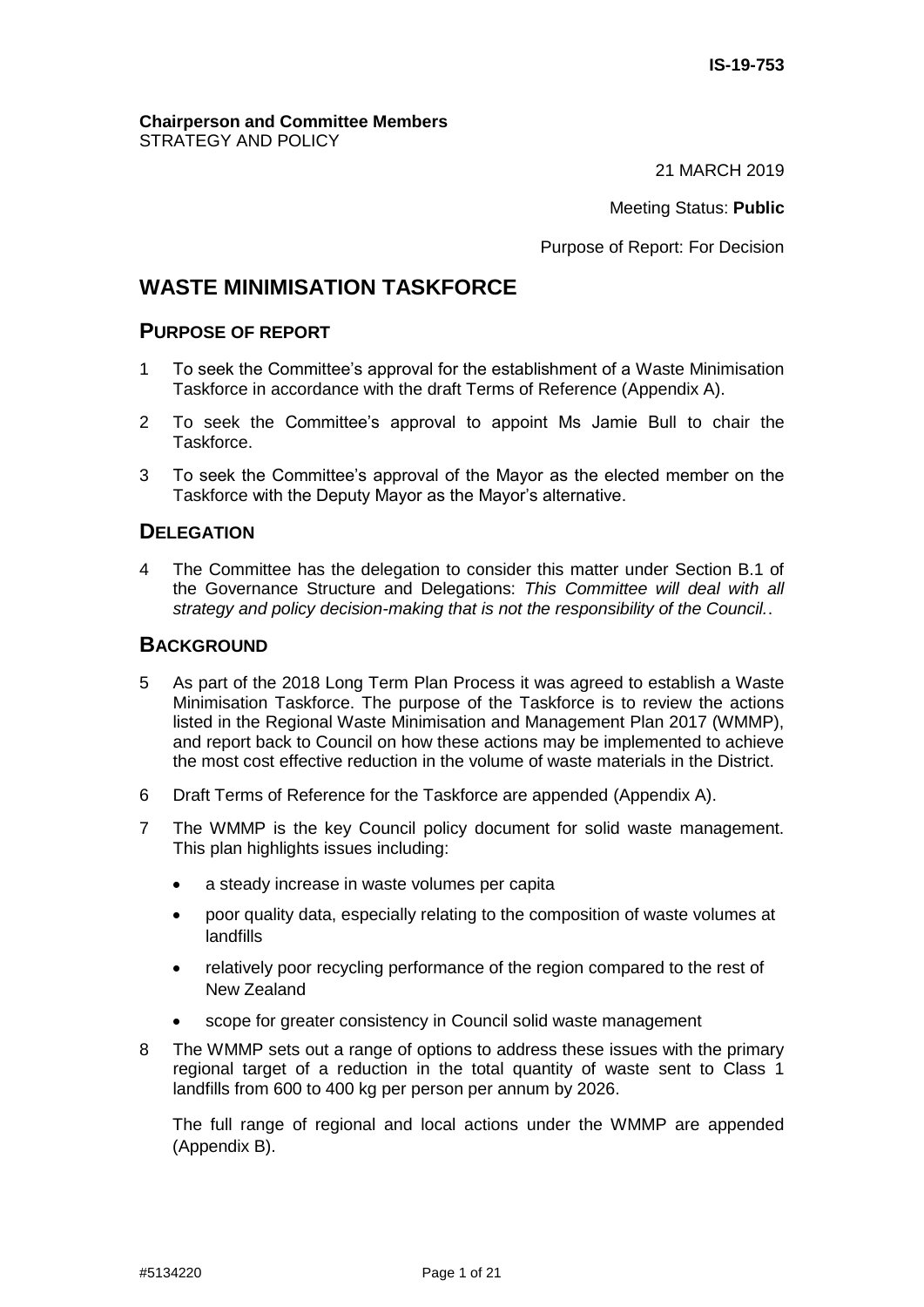The complete RWMMP can be found at:

[https://www.kapiticoast.govt.nz/globalassets/services/a---z-council-services-and](https://www.kapiticoast.govt.nz/globalassets/services/a---z-council-services-and-facilities/rubbish-and-recycling/wmmp-waste-minimisation-management-plan-final-adopted-version.july-2017.pdf)[facilities/rubbish-and-recycling/wmmp-waste-minimisation-management-plan](https://www.kapiticoast.govt.nz/globalassets/services/a---z-council-services-and-facilities/rubbish-and-recycling/wmmp-waste-minimisation-management-plan-final-adopted-version.july-2017.pdf)[final-adopted-version.july-2017.pdf](https://www.kapiticoast.govt.nz/globalassets/services/a---z-council-services-and-facilities/rubbish-and-recycling/wmmp-waste-minimisation-management-plan-final-adopted-version.july-2017.pdf)

### **CONSIDERATIONS**

### Policy considerations

9 The Taskforce is consequent to consultation on the LTP 2018-38.

### Legal considerations

- 10 Management of Solid Waste in New Zealand is primarily governed by the Waste Minimisation Act 2008, underpinned by the New Zealand Waste Strategy. This Act identifies a number of measures available to government based on the 5R's (reduce, reuse, resource recovery, recycle, and residual disposal).
- 11 The New Zealand Waste Strategy has two goals:
	- Reducing the harmful effects of waste
	- Improving the efficiency of resource use

### Financial considerations

- 12 Any costs associated with the establishment and support of the Taskforce will be subsumed within current budgets.
- 13 Any recommendations involving funding made by the Taskforce will be subject to Annual Plan considerations.

### Tāngata whenua considerations

- 14 Tāngata whenua have consistently expressed their concern over the disposal of the waste generated in our District being deposited into the Hokio Landfill.
- 15 In response to submissions to the LTP 2018-38 Council made a commitment to investigate future waste disposal options as part of the Resource Recovery Facility (Transfer Station) operation agreements, prior to the expiring of these agreements in 2023.
- 16 Iwi representation on the Taskforce is included in the Terms of Reference. Representation has been sought through Te Whakaminenga o Kāpiti.

### **SIGNIFICANCE AND ENGAGEMENT**

### Significance policy

17 This report does not trigger Council's significance policy.

### Consultation already undertaken

18 This report is consequent to consultation undertaken under the LTP 2018–38 process. Consultation has not been undertaken specific to this report.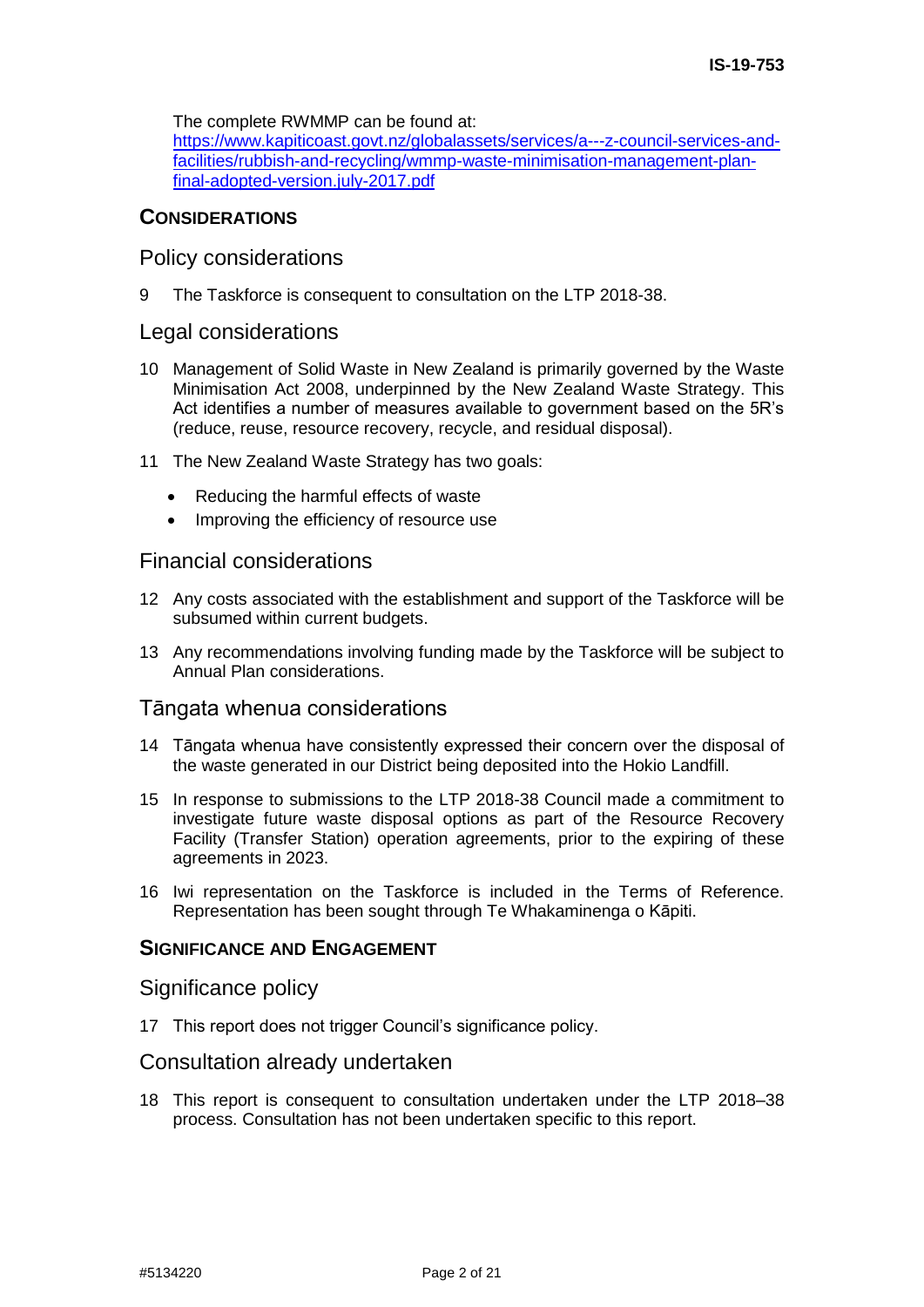## **RECOMMENDATIONS**

- 19 That the Strategy and Policy Committee approves the establishment of the Waste Minimisation Taskforce.
- 20 That the Strategy and Policy Committee approves the Terms of Reference for the Waste Minimisation Taskforce.
- 21 That the Strategy and Policy Committee appoints Ms Jamie Bull to chair the Waste Minimisation Taskforce.
- 22 That the Strategy and Policy Committee approves the appointment of the Mayor as the elected member representative on the Taskforce with the Deputy Mayor as his alternative.

### **Report prepared by Approved for submission Approved for submission**

| <b>Adrian Mitchell</b>             | Mark de Haast             |
|------------------------------------|---------------------------|
| Solid Waste Services Group Manager |                           |
| <b>Manager</b>                     | <b>Corporate Services</b> |

Sean Mallon **Group Manager Infrastructure Services**

### **ATTACHMENTS:**

| Appendix A: Draft Terms of Reference           |
|------------------------------------------------|
| Appendix B: RWMMP - Regional and Local Actions |
| Appendix C: Bio - Jamie Bull                   |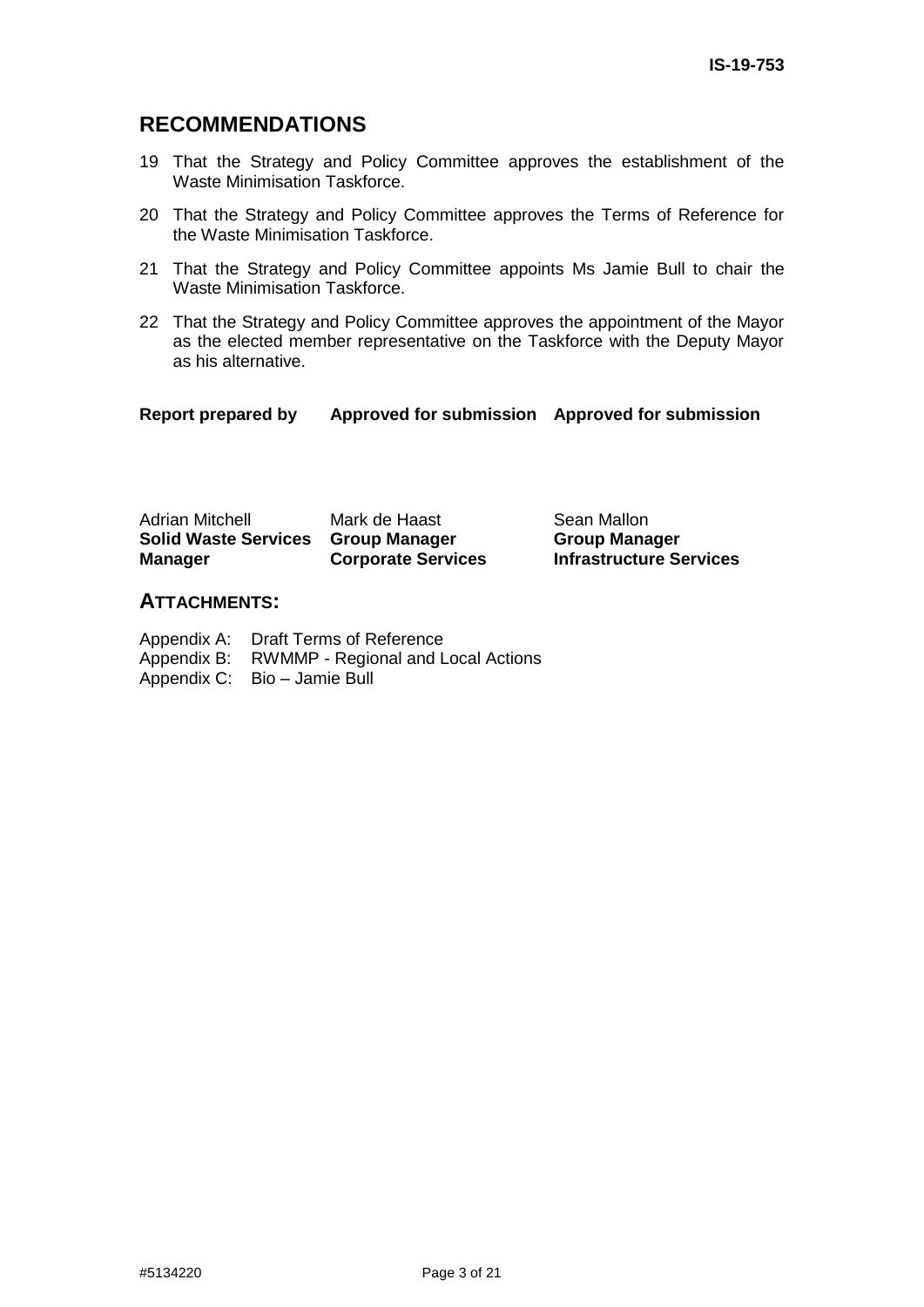# **Kāpiti Coast District Council Waste Minimisation Taskforce**

## **Terms of Reference**

| <b>ITEM</b>                                             | <b>DETAIL</b>                                                                                                                                                                                                                                                                                                                                         |
|---------------------------------------------------------|-------------------------------------------------------------------------------------------------------------------------------------------------------------------------------------------------------------------------------------------------------------------------------------------------------------------------------------------------------|
| <b>Purpose</b>                                          | The purpose of the Taskforce is to review the actions listed in the<br>2017 Wellington Region Waste Management and Minimisation Plan<br>(WMMP), and report back to Council on how these actions can be<br>implemented to achieve the most cost effective reduction in the<br>volume of waste materials in the District.                               |
| <b>Background</b>                                       | As part of the 2018 Long Term Plan Process it was agreed to<br>established a Waste Minimisation Taskforce with the above purpose.                                                                                                                                                                                                                     |
|                                                         | In late 2017 Council adopted the WMMP after undertaking a special<br>consultative process. This WMMP is required under the Waste<br>Minimisation Act, and covers a six year period. This WMMP was<br>undertaken in conjunction with the Councils of the Wellington region,<br>and has both local actions for each Council and joint regional actions. |
|                                                         | The Taskforce will be established in an environment of significant<br>challenge in the Solid Waste Management field, for example:                                                                                                                                                                                                                     |
|                                                         | Continuing increases in waste per capita coupled                                                                                                                                                                                                                                                                                                      |
|                                                         | A significant decline in the global market for recycling.                                                                                                                                                                                                                                                                                             |
|                                                         | Industry and Local Government New Zealand calling on Central<br>Government to legislate on issues such as product stewardship<br>(take back schemes for items such as tyres and e-waste) and<br>container deposit schemes (refundable deposits for drink<br>containers).                                                                              |
| <b>Primary Objectives</b>                               | 1. Review the opportunities to achieve the most cost effective<br>reduction in the amount of residual waste (waste destined for<br>landfill disposal) produced in the District in accordance with the<br>actions listed in the WMMP                                                                                                                   |
|                                                         | 2. For these opportunities develop options, both short and long term,<br>with timelines, including potential advantages/disadvantages and<br>potential costs for Council to consider                                                                                                                                                                  |
|                                                         | 3. Report to Council                                                                                                                                                                                                                                                                                                                                  |
| <b>Primary functions</b>                                | Capitalise on connections between individuals and community<br>organisations to identify potential opportunities for waste reduction                                                                                                                                                                                                                  |
|                                                         | Recommend support, including delivery and funding opportunities,<br>for possible projects in support of the WMMP actions                                                                                                                                                                                                                              |
| <b>Constitution</b><br>(and relationship<br>to Council) | Council-led information gathering Taskforce to feed into Council<br>processes (e.g. Annual Plans and Long Term Plans) and identify other<br>potential funding opportunities.                                                                                                                                                                          |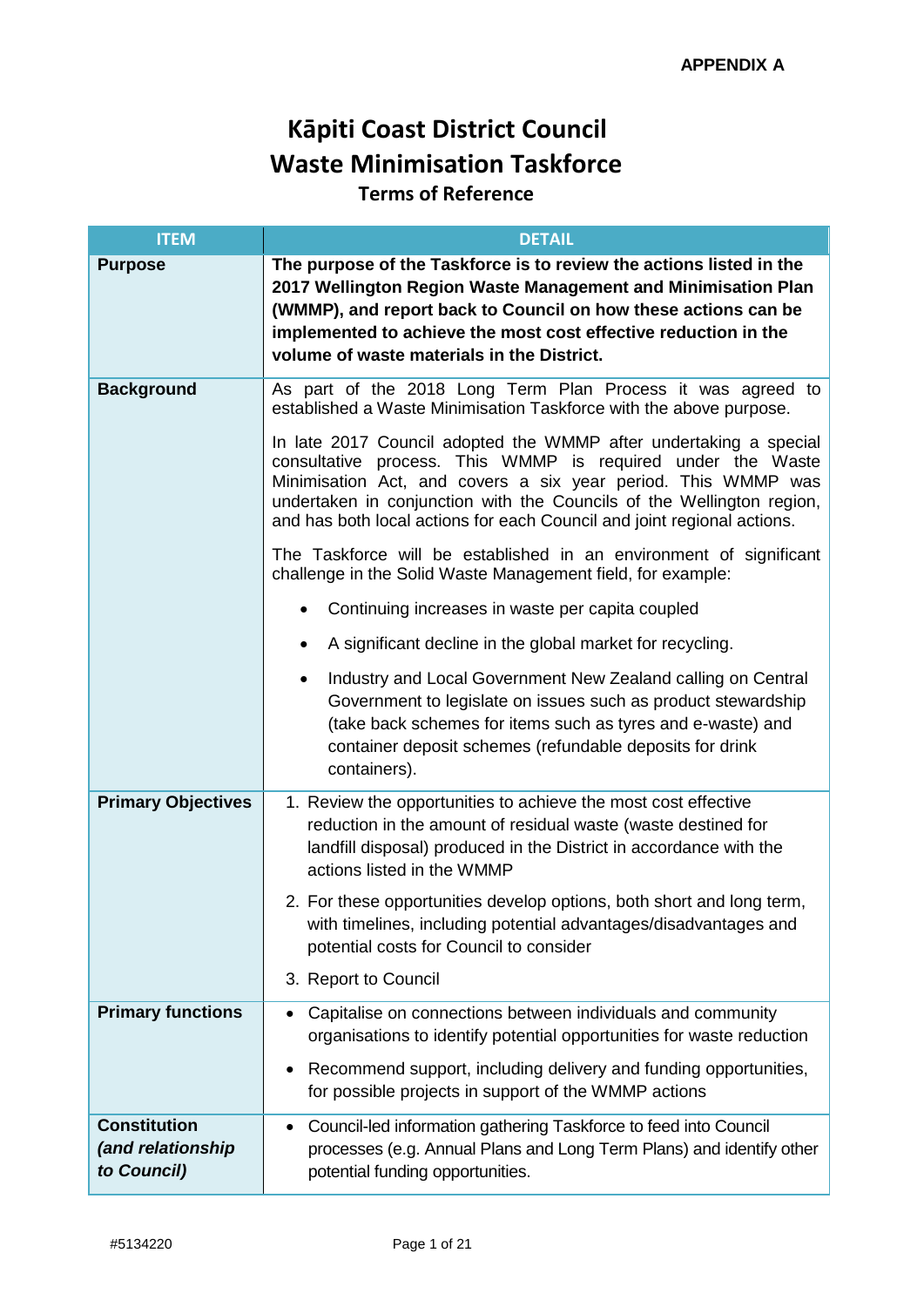| <b>ITEM</b>                          | <b>DETAIL</b>                                                                                                                                                                                                                                                                                                                                                                                                                                                                                                                                                                                                  |
|--------------------------------------|----------------------------------------------------------------------------------------------------------------------------------------------------------------------------------------------------------------------------------------------------------------------------------------------------------------------------------------------------------------------------------------------------------------------------------------------------------------------------------------------------------------------------------------------------------------------------------------------------------------|
| <b>Members and term</b>              | The Chair will be an appropriately skilled community member<br>$\bullet$<br>nominated by Council                                                                                                                                                                                                                                                                                                                                                                                                                                                                                                               |
|                                      | The group will consist of up to eight to ten members, including the<br>$\bullet$<br>Chair                                                                                                                                                                                                                                                                                                                                                                                                                                                                                                                      |
|                                      | Members will be selected by the Chair and Council Officers in<br>$\bullet$<br>accordance with the following specification                                                                                                                                                                                                                                                                                                                                                                                                                                                                                      |
|                                      | Potential membership specification:                                                                                                                                                                                                                                                                                                                                                                                                                                                                                                                                                                            |
|                                      | >Is an Elected Member or is nominated by Council<br>>Is nominated by community groups<br>>Iwi representation<br>>A representative of Grey Power<br>>Has networks to distribute ideas and receive feedback<br>>Is able to understand legal and planning processes and<br>constraints<br>>Has integrity and mana to represent others<br>>Is active and widely respected in their communities<br>>Is able to appreciate the needs of the wider community and not<br>just the needs of their interest or sector group<br>The term will be six months following the appointment of all<br>members to the taskforce. |
| <b>Primary</b><br>relationships      | Build on existing relationships with key community stakeholders<br>$\bullet$<br>with an interest in waste minimisation                                                                                                                                                                                                                                                                                                                                                                                                                                                                                         |
| <b>Operating</b>                     | To be agreed by the Taskforce<br>$\bullet$                                                                                                                                                                                                                                                                                                                                                                                                                                                                                                                                                                     |
| principles                           | Any public statements about Taskforce business will be made by<br>the Chair in consultation with the Group and council officers                                                                                                                                                                                                                                                                                                                                                                                                                                                                                |
| <b>Procedural detail</b>             | Regular meetings as determined by the Taskforce (Dates TBC)<br>$\bullet$                                                                                                                                                                                                                                                                                                                                                                                                                                                                                                                                       |
| <b>Resources and</b><br>requirements | This Taskforce will be supported by Council staff for administration<br>$\bullet$<br>services and provision of advice/information as requested by the<br>Taskforce from time to time.                                                                                                                                                                                                                                                                                                                                                                                                                          |
| <b>Risks and</b>                     | Constraints: To be identified by the Taskforce<br>$\bullet$                                                                                                                                                                                                                                                                                                                                                                                                                                                                                                                                                    |
| constraints                          | • Risks: To be identified by the Taskforce                                                                                                                                                                                                                                                                                                                                                                                                                                                                                                                                                                     |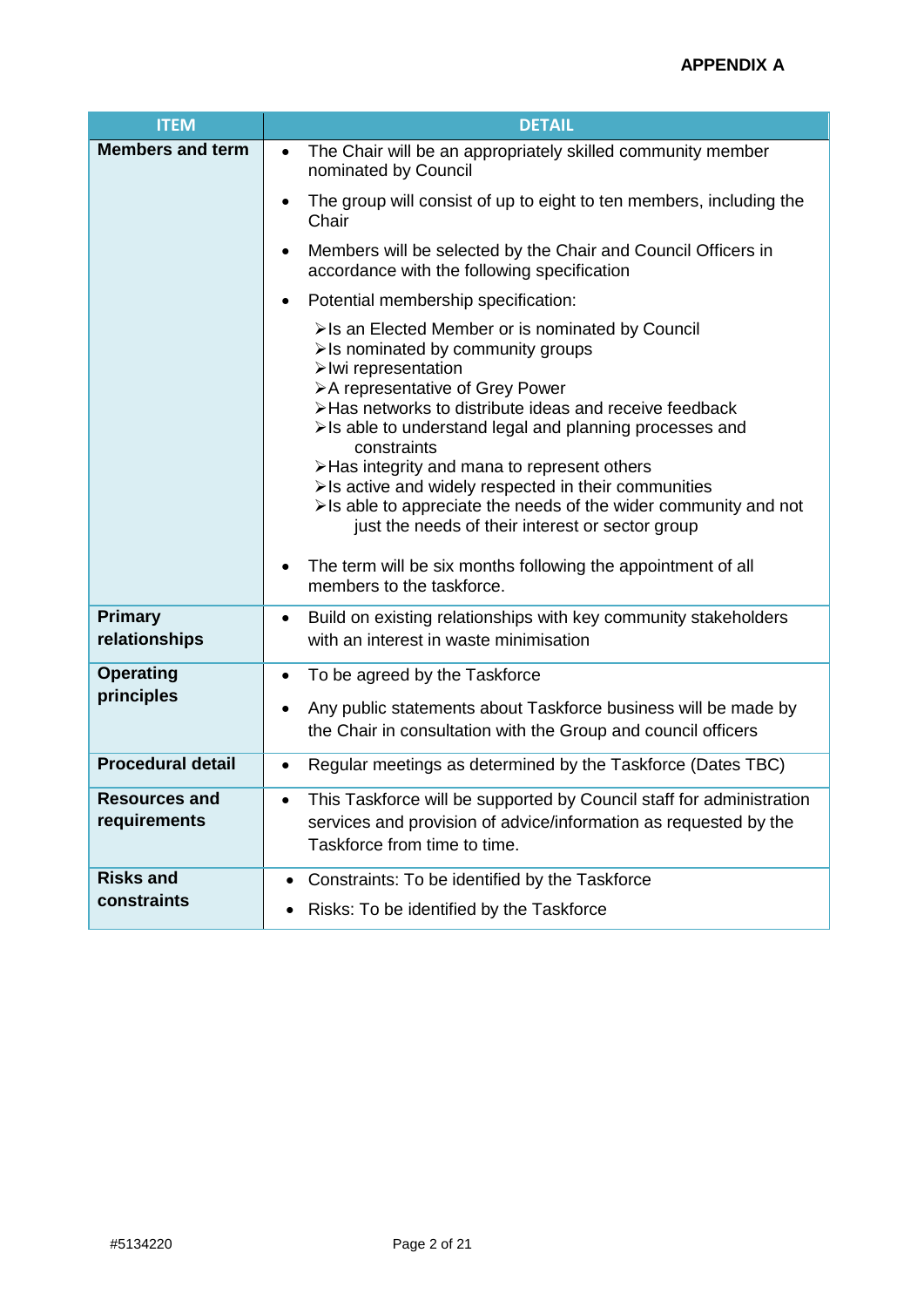*(Excerpts from Wellington Regional Waste Minimisation and Management Plan 2017)*

### **REGIONAL ACTION PLAN**

This section sets out the actions that the councils in the region will collectively undertake or support to deliver on the vision, goals and objectives of this WMMP. The following actions will contribute to the primary target, being a reduction in the total quantity of waste sent to Class 1 landfills from 600 kilograms per person per annum to 400 kilograms per person by 2026.

## Summary of regional actions

| <b>Action</b>                                                                            | What it will do                                                                                                                                                                                                                                                                      |
|------------------------------------------------------------------------------------------|--------------------------------------------------------------------------------------------------------------------------------------------------------------------------------------------------------------------------------------------------------------------------------------|
| Develop and implement a<br>regional bylaw, or a suite of<br>regionally consistent bylaws | This will help councils set standards and gather<br>data so they can plan and manage waste better.                                                                                                                                                                                   |
| <b>Implement Waste Data</b><br><b>Framework</b>                                          | Consistent, high-quality data will help us track our<br>progress.                                                                                                                                                                                                                    |
| <b>Regional engagement</b>                                                               | More consistent regional communications and<br>education around waste services and waste<br>minimisation will help households and communities<br>to be inspired and supported so they can play their<br>part.                                                                        |
| <b>Optimise collection systems</b>                                                       | We will work to improve collections so that they<br>maximise diversion and are cost effective to<br>communities.                                                                                                                                                                     |
| <b>Resource recovery network</b>                                                         | This will make sure we have the facilities to divert<br>more material like construction and demolition<br>waste, food and/or biosolids, and other organic<br>waste.                                                                                                                  |
| <b>Beneficial use of biosolids</b>                                                       | This is a large waste stream that, if we divert it, will<br>make a big contribution to our regional targets.                                                                                                                                                                         |
| <b>Shared governance and service</b><br>delivery                                         | There is potential to join together to deliver higher<br>levels of service more efficiently.                                                                                                                                                                                         |
| <b>Resourcing for regional actions</b>                                                   | This will make sure we have the means to deliver<br>on what we set out in the plan.                                                                                                                                                                                                  |
| <b>Collaborate and lobby</b>                                                             | We can work with other local government<br>organisations, NGOs and other key stakeholders<br>on undertaking research, lobbying and actions on<br>various waste management issues such as (but not<br>limited to) product stewardship, electronic waste,<br>tyres, plastic bags, etc. |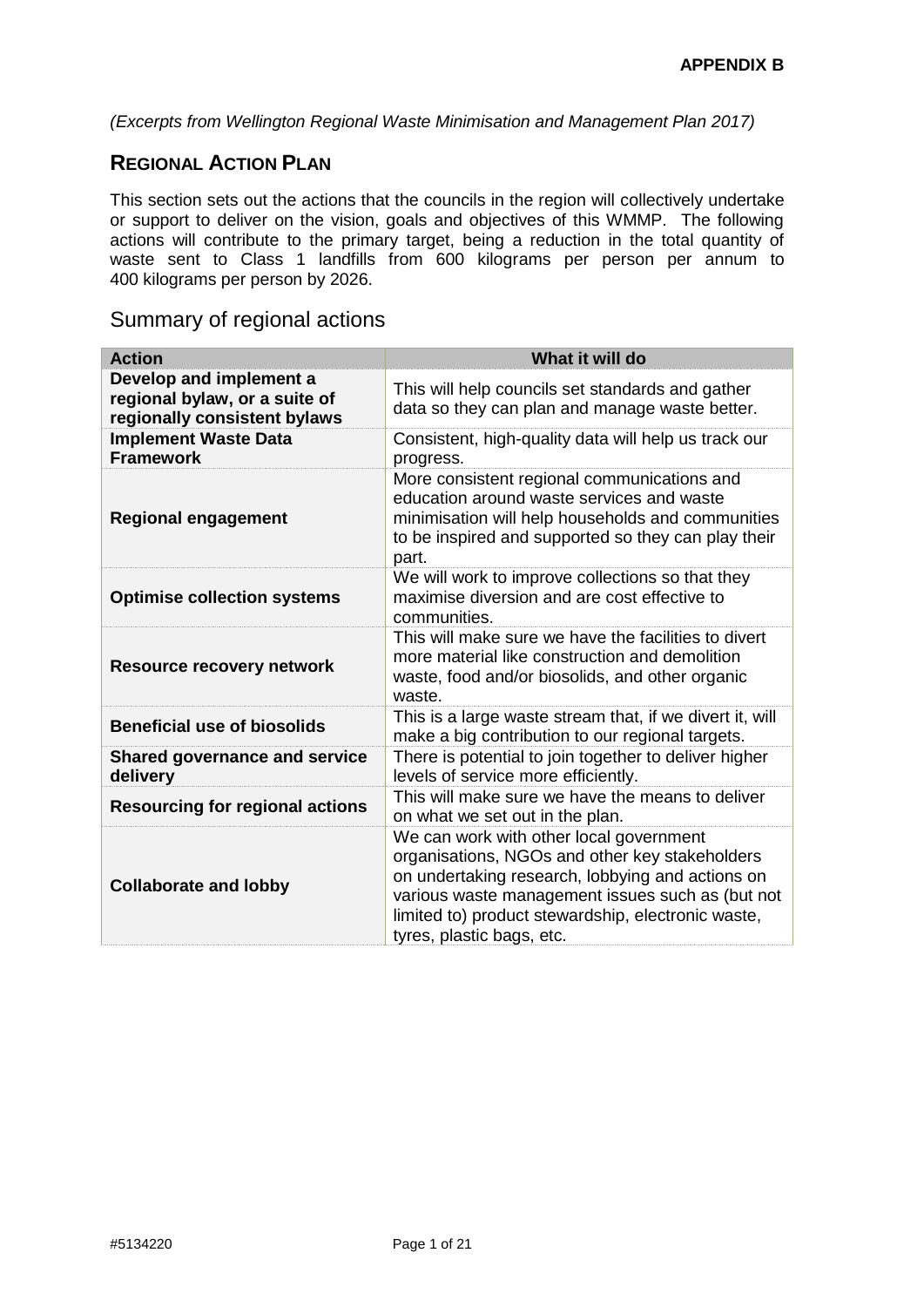## Regional regulation

| <b>Reference</b><br>and title                                       | <b>Description</b>                                                                                                                                                                                                                                                                                                                           | <b>Time frame</b>                                               | <b>Funding</b><br><b>options</b>         | <b>Strategic goals</b><br>and hierarchy<br>position                                                                                                                                                                                                                                                                                                                            | <b>Method and</b><br>contribution to<br>regional<br>targets                      |
|---------------------------------------------------------------------|----------------------------------------------------------------------------------------------------------------------------------------------------------------------------------------------------------------------------------------------------------------------------------------------------------------------------------------------|-----------------------------------------------------------------|------------------------------------------|--------------------------------------------------------------------------------------------------------------------------------------------------------------------------------------------------------------------------------------------------------------------------------------------------------------------------------------------------------------------------------|----------------------------------------------------------------------------------|
| R.R.1:<br><b>Develop</b><br>and<br>implement<br>a regional<br>bylaw | Investigate and if<br>feasible develop,<br>implement and<br>oversee<br>monitoring and<br>enforcement of a<br>regional bylaw<br>(including but<br>not limited to<br>regulating<br>hazardous waste,<br>polystyrene, e-<br>waste, medical<br>waste and other<br>priority wastes),<br>or a suite of<br>regionally<br>consistent<br>bylaws $^1$ . | Pending<br>development<br>of a Regional<br>Solid Waste<br>Bylaw | Licensing<br>fees and<br>General<br>Rate | Objective: To<br>reduce the total<br>quantity of waste to<br>landfill, with an<br>emphasis on wastes<br>that create the<br>most harm.<br>Objective: To take<br>actions that will<br>improve<br>information on<br>waste and<br>recovered material<br>activities, including<br>both council-<br>contracted and<br>private sector<br>activities<br>Hierarchy level: All<br>levels | <b>Supports</b><br>initiatives that<br>make direct<br>contribution to<br>targets |

Rationale: Each of the territorial authorities within the region currently has its own bylaw and these do not align in many instances. A single regional bylaw will lessen the burden of compliance on waste operators and potentially provide the councils with much-improved waste data. A regional solid waste bylaw is planned but this will require resourcing and application at the local level. Action under this heading will give effect to the regional bylaw in our district.

## Regional data

| <b>Reference</b><br>and title                                   | <b>Description</b>                                                                                                           | <b>Time</b><br>frame | <b>Funding</b><br><b>options</b>                    | <b>Strategic goals</b><br>and hierarchy<br>position                                                                                     | <b>Method and</b><br>contribution to<br>regional targets               |
|-----------------------------------------------------------------|------------------------------------------------------------------------------------------------------------------------------|----------------------|-----------------------------------------------------|-----------------------------------------------------------------------------------------------------------------------------------------|------------------------------------------------------------------------|
| $R.D.1$ :<br>Implement<br><b>Waste Data</b><br><b>Framework</b> | Implement<br><b>National Waste</b><br>Data Framework<br>and utilise the<br>framework to<br>increase strategic<br>information | 2017                 | General<br>Rate,<br>Waste<br>Levy<br><b>Funding</b> | Objective: To align<br>data collection and<br>reporting systems<br>where possible<br>across the<br>districts, region<br>and nationally. | Supports initiatives<br>that make direct<br>contribution to<br>targets |
|                                                                 |                                                                                                                              |                      |                                                     | Hierarchy level: All<br>levels                                                                                                          |                                                                        |

Rationale: Each of the territorial authorities within the region has agreed to collect and manage data in line with the National Waste Data Framework. Action under this heading will give effect to the National Waste Data Framework in our district.

<sup>1</sup> For clarity, a range of waste management and minimisation issues will considered as part of the bylaw review process. However in accordance with statutory requirements, the development of a bylaw will only be deemed necessary if a bylaw is determine to be the most appropriate way of addressing the perceived problem.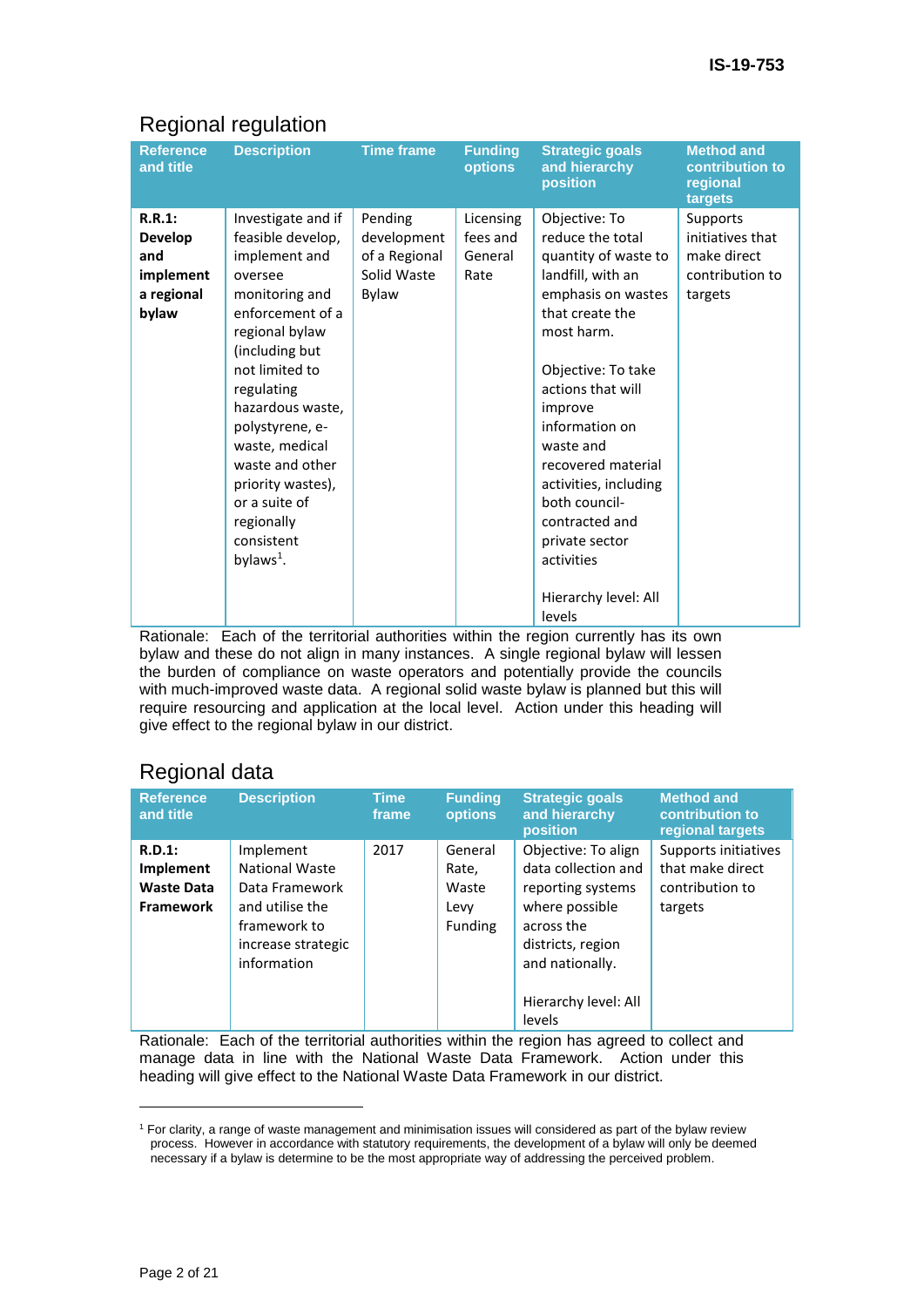## Regional engagement

| <b>Reference and</b><br>title | <b>Description</b>          | <b>Time frame</b> | <b>Funding</b><br>options | Strategic goals and hierarchy<br>position | <b>Method and contribution to</b><br>regional actions and targets |
|-------------------------------|-----------------------------|-------------------|---------------------------|-------------------------------------------|-------------------------------------------------------------------|
| R.E.1: Regional               | Deliver enhanced regional   | Ongoing           | Waste levy                | Objective: To engage the                  | A fully implemented regional                                      |
| engagement                    | engagement, communications, |                   | targeted                  | community and provide                     | communication programme is                                        |
|                               | and education               |                   | rate                      | information, education and                | estimated to reduce waste to                                      |
|                               |                             |                   |                           | resources to support community            | landfill in the order of 4,500                                    |
|                               |                             |                   | General                   | actions                                   | tonnes                                                            |
|                               |                             |                   | rate                      |                                           |                                                                   |
|                               |                             |                   |                           | Hierarchy level: All levels               |                                                                   |

Rationale: In addition to reviewing the Regional Waste Education Strategy, councils will continue to support local education initiatives that have a positive impact.

## Regional collections

| <b>Reference and</b><br>title            | <b>Description</b>                                                                                                                                                            | <b>Time frame</b> | <b>Funding</b><br><b>options</b>                       | <b>Strategic goals and hierarchy</b><br>position                                                                                                             | Method and contribution to regional<br>actions and targets                                                                                                                         |
|------------------------------------------|-------------------------------------------------------------------------------------------------------------------------------------------------------------------------------|-------------------|--------------------------------------------------------|--------------------------------------------------------------------------------------------------------------------------------------------------------------|------------------------------------------------------------------------------------------------------------------------------------------------------------------------------------|
| R.C.1: Optimise<br>collection<br>systems | Facilitate local councils to<br>determine and where feasible,<br>implement optimised kerbside<br>systems that maximise<br>diversion and are cost-<br>effective to communities | 2019              | Targeted<br>rate<br>General<br>rate<br>User<br>charges | Objective: To increase diversion<br>of waste that is currently<br>disposed of to landfill for reuse,<br>recovery or recycling.<br>Hierarchy level: Recycling | If all TAs introduce fully optimised<br>collection systems including targeting<br>household food waste this would<br>divert approximately 24,000 tonnes<br>per annum from landfill |

Rationale: Territorial authorities within the region are committed to implementing an optimised kerbside system that maximises diversion and that is costeffective for our community.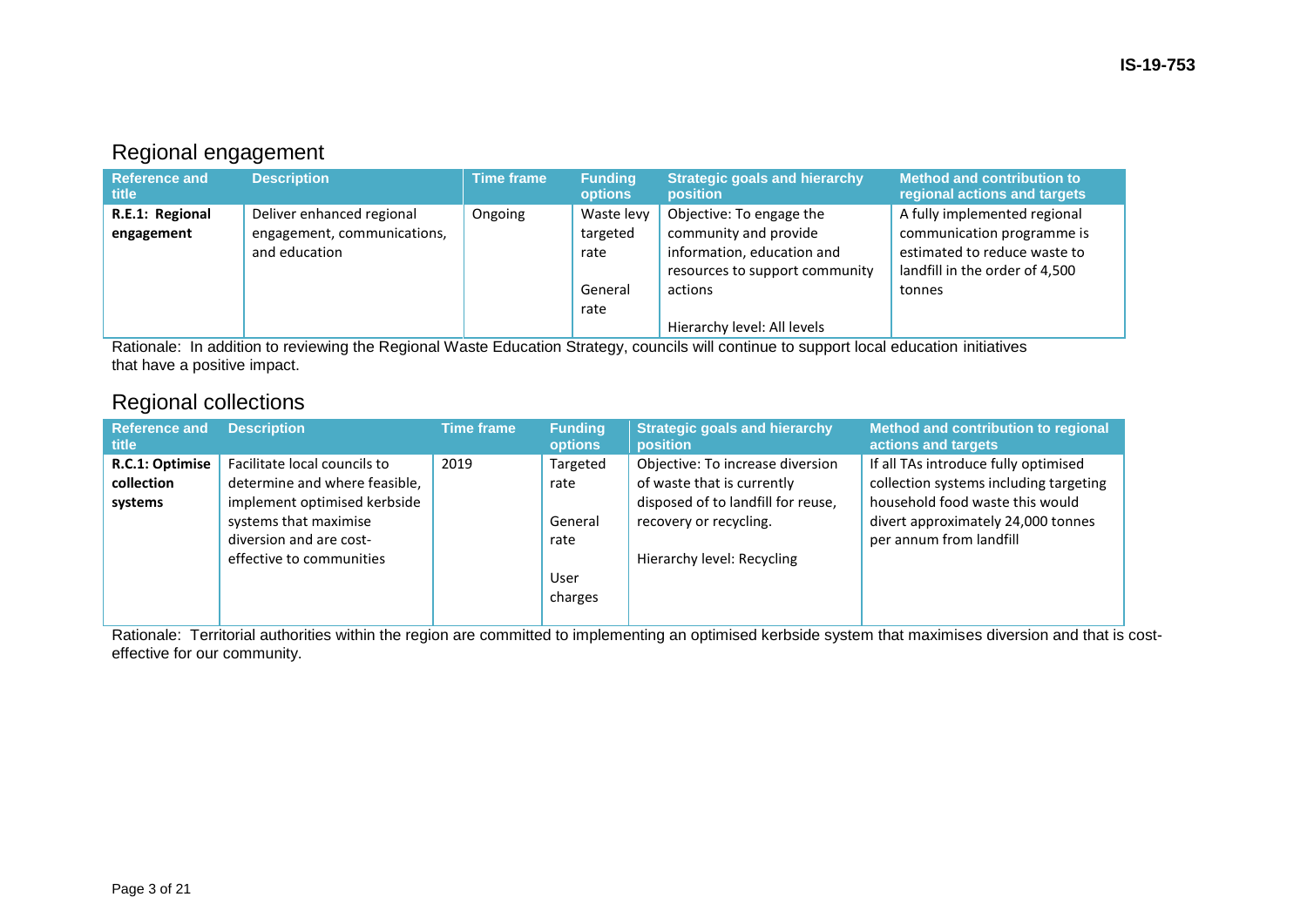### Regional infrastructure

| <b>Reference and</b><br><b>title</b>                             | <b>Description</b>                                                                                                                                                                                           | <b>Time frame</b> | <b>Funding</b><br><b>options</b>                                     | <b>Strategic goals and hierarchy</b><br><b>position</b>                                                                                                             | Method and contribution to<br>regional actions and targets                                                                                                                                  |
|------------------------------------------------------------------|--------------------------------------------------------------------------------------------------------------------------------------------------------------------------------------------------------------|-------------------|----------------------------------------------------------------------|---------------------------------------------------------------------------------------------------------------------------------------------------------------------|---------------------------------------------------------------------------------------------------------------------------------------------------------------------------------------------|
| <b>R.IN.1</b><br><b>Resource</b><br>recovery<br>network<br>waste | Investigate and if feasible,<br>develop a region-wide<br>resource recovery network -<br>including facilities for<br>construction and demolition<br>waste, glass, food and/or<br>biosolids, and other organic | 2020              | General<br>rate<br>Targeted<br>rate<br>User<br>charges<br>Waste levy | Objective: To increase diversion of<br>waste that is currently disposed of<br>to landfill for reuse, recovery or<br>recycling.<br>Hierarchy level: Reuse, recycling | A fully implemented resource<br>recovery network would divert an<br>estimated 40,000 tonnes per<br>annum from disposal - primarily<br>garden waste and construction and<br>demolition waste |

Rationale: Territorial authorities within the region are committed to investigating, and where feasible, developing facilities that can form part of a region-wide resource recovery network. This initiative looks to develop our local transfer stations in line with regional standards to increase the quantity of materials that can be economically recovered for beneficial use.

| <b>Reference and</b><br>title                          | <b>Description</b>                                      | <b>Time frame</b> | <b>Funding</b><br>options                                            | <b>Strategic goals and hierarchy</b><br><b>position</b>                                                                                                     | <b>Method and contribution to</b><br>regional actions and targets                                                            |
|--------------------------------------------------------|---------------------------------------------------------|-------------------|----------------------------------------------------------------------|-------------------------------------------------------------------------------------------------------------------------------------------------------------|------------------------------------------------------------------------------------------------------------------------------|
| <b>R.IN.2</b><br><b>Beneficial use</b><br>of biosolids | Collaborate on options to use<br>biosolids beneficially | 2020              | General<br>rate<br>Targeted<br>rate<br>User<br>charges<br>Waste levy | Objective: To increase diversion of<br>waste that is currently disposed of<br>to landfill for reuse, recovery or<br>recycling.<br>Hierarchy level: Recovery | Processing of biosolids for<br>beneficial use would divert<br>approximately 30,000 tonnes from<br>landfill across the region |

Rationale: There are currently around 30,000 tonnes of biosolids sent to landfill that could be processed and used in beneficial applications. Biosolids can lead to the generation of odours and leachate at landfills, which must be managed.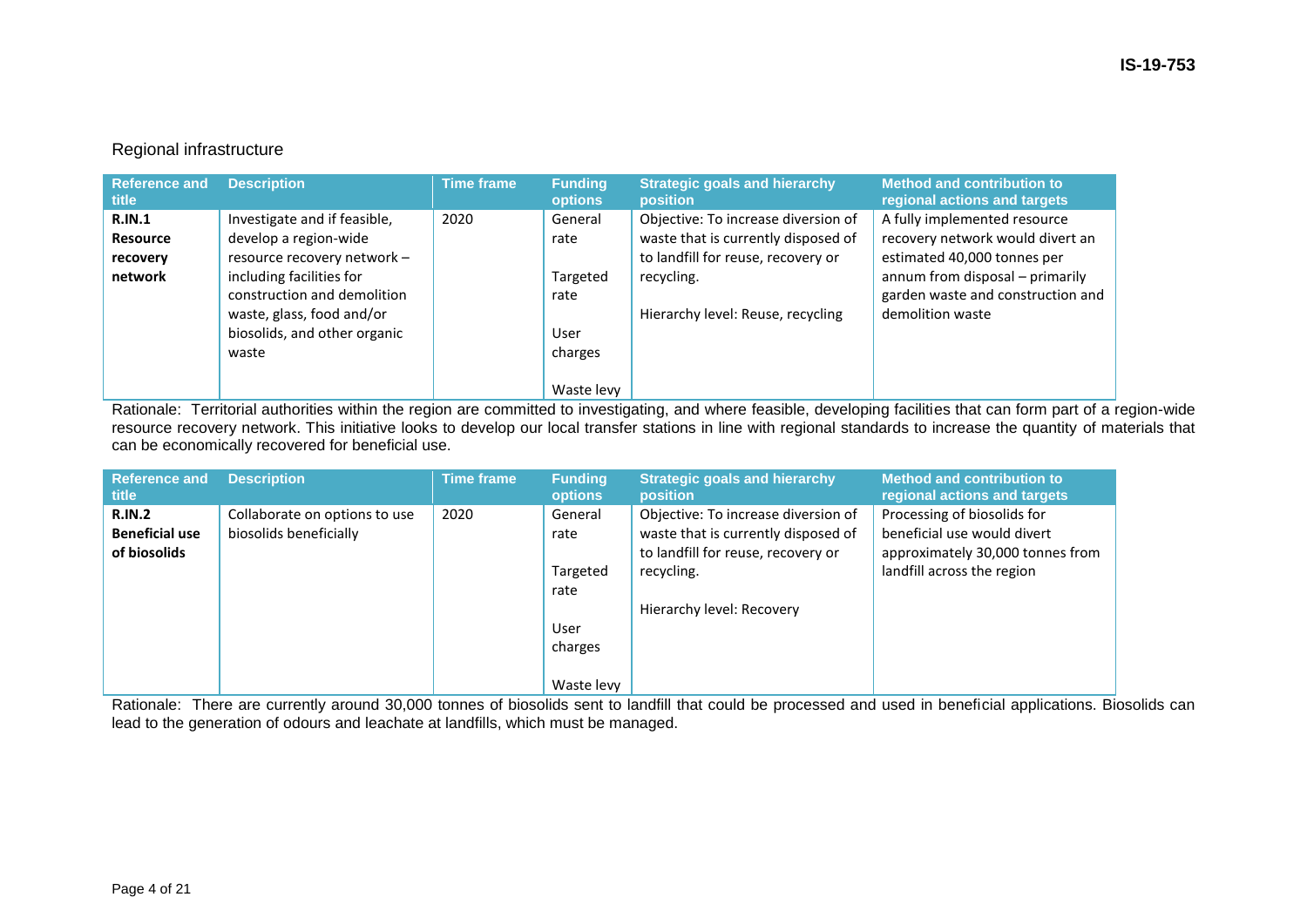| <b>Reference and</b><br>title | <b>Description</b>              | <b>Time frame</b> | <b>Funding</b><br><b>options</b> | <b>Strategic goals and hierarchy</b><br><b>position</b> | Method and contribution to regional<br>actions and targets |
|-------------------------------|---------------------------------|-------------------|----------------------------------|---------------------------------------------------------|------------------------------------------------------------|
| R.LM.1: Shared                | Promote, investigate and,       | Ongoing           | Waste levy                       | Objective: To work with local                           | Supports initiatives that have the                         |
| governance                    | where appropriate and cost-     |                   |                                  | businesses and organisations to                         | potential to make a direct contribution                    |
| and service                   | effective, support the          |                   | General                          | actively promote waste reduction                        | to targets                                                 |
| delivery                      | establishment of shared         |                   | rate                             | at a local level                                        |                                                            |
|                               | governance and service          |                   |                                  |                                                         |                                                            |
|                               | delivery arrangements, and      |                   | Targeted                         | Hierarchy level: All levels                             |                                                            |
|                               | pricing mechanisms, where       |                   | rate                             |                                                         |                                                            |
|                               | such arrangements have the      |                   |                                  |                                                         |                                                            |
|                               | potential to enhance the        |                   |                                  |                                                         |                                                            |
|                               | efficiency of waste             |                   |                                  |                                                         |                                                            |
|                               | management and                  |                   |                                  |                                                         |                                                            |
|                               | minimisation initiatives within |                   |                                  |                                                         |                                                            |
|                               | the region.                     |                   |                                  |                                                         |                                                            |

Regional leadership and management

Rationale: As local authorities consider any significant change to service levels they are required to review the cost-effectiveness of current arrangements for meeting the community needs. Section 17A of the Local Government Act 2002 stipulates that such a review must factor in the potential establishment of shared governance, funding and service delivery arrangements.

| <b>Reference and</b><br><b>title</b> | <b>Description</b>             | <b>Time frame</b> | <b>Funding</b><br><b>options</b> | <b>Strategic goals and hierarchy</b><br><b>position</b> | Method and contribution to regional<br>actions and targets |
|--------------------------------------|--------------------------------|-------------------|----------------------------------|---------------------------------------------------------|------------------------------------------------------------|
| <b>R.LM.2:</b>                       | Fund regional resources for    | Ongoing           | Waste levy                       | Objective: To work with local                           | Supports initiatives that make direct                      |
| <b>Resourcing for</b>                | the implementation of the      |                   |                                  | businesses and organisations to                         | contribution to targets                                    |
| regional                             | Waste Management and           |                   | General                          | actively promote waste reduction                        |                                                            |
| actions                              | Minimisation Plan, for         |                   | rate                             | at a local level                                        |                                                            |
|                                      | example, human resources       |                   |                                  |                                                         |                                                            |
|                                      | and research, funding the      |                   | Targeted                         | Hierarchy level: All levels                             |                                                            |
|                                      | formulation of the next        |                   | rate                             |                                                         |                                                            |
|                                      | WMMP, or investing in shared   |                   |                                  |                                                         |                                                            |
|                                      | infrastructure or initiatives. |                   |                                  |                                                         |                                                            |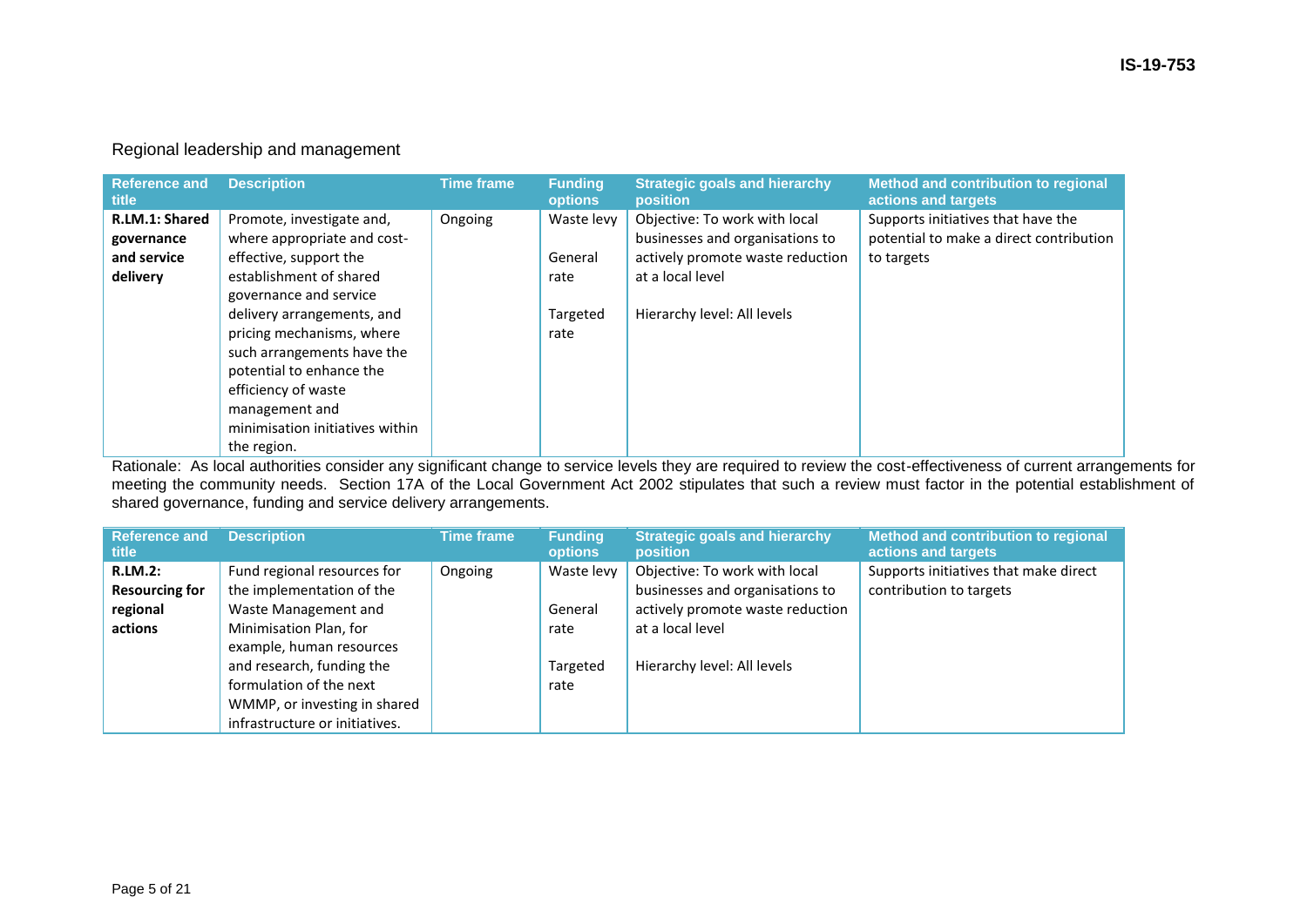Rationale: Implementing the plan at the regional level will require resourcing for coordination, commissioning of research, and joint projects. This action is to help ensure that sufficient resourcing is available throughout the lifetime of the plan to enable the actions to be completed on time and for the goals, and objectives to be met.

| <b>Reference and</b><br>title                                     | <b>Description</b>                                                                                                                                                                                                                                                                                                      | <b>Time frame</b> | <b>Funding</b><br>options                         | <b>Strategic goals and hierarchy</b><br>position                                                                                                                                                                                                                                                        | Method and contribution to regional<br>actions and targets       |
|-------------------------------------------------------------------|-------------------------------------------------------------------------------------------------------------------------------------------------------------------------------------------------------------------------------------------------------------------------------------------------------------------------|-------------------|---------------------------------------------------|---------------------------------------------------------------------------------------------------------------------------------------------------------------------------------------------------------------------------------------------------------------------------------------------------------|------------------------------------------------------------------|
| <b>R.LM.3:</b><br>Collaborate                                     | The councils will work<br>collaboratively with local<br>government organisations,<br>non-government<br>organisations and other key<br>stakeholders to undertake<br>research and actions to<br>advance solutions to waste<br>management issues such as,<br>but not limited to e-waste,<br>plastic bags, and the need for | Ongoing           | Waste levy<br>General<br>rate<br>Targeted<br>rate | Objective: To work with local<br>businesses and organisations to<br>actively promote waste reduction<br>at a local level<br>Hierarchy level: All levels                                                                                                                                                 | Supports initiatives that make direct<br>contribution to targets |
| R.LM.4: Lobby                                                     | a container deposit system.<br>The councils of the region will<br>work together to lobby for<br>product stewardship for<br>possible priority products such<br>as, but not limited to e-waste,<br>tyres and plastic bags.                                                                                                | Ongoing           | Waste levy<br>General<br>rate<br>Targeted<br>rate | Objective: To work with local<br>businesses and organisations to<br>actively promote waste reduction<br>at a local level<br>Hierarchy level: All levels                                                                                                                                                 | Supports initiatives that make direct<br>contribution to targets |
| <b>R.LM.5:</b><br><b>Resilient waste</b><br>management<br>systems | In conjunction with the wider<br>work on the resilience of the<br>Wellington region, undertake<br>analysis on the resilience of<br>our waste systems in the<br>Wellington region, and<br>through regional engagement<br>provide advice on how to deal<br>with waste in an emergency.                                    | Ongoing           | Rates<br><b>GWRA</b><br>Waste<br>Levy             | Objective: To consider the public<br>health impacts of all waste<br>management options and seek to<br>choose options that effectively<br>protect human health.<br>Objective: To take actions that<br>will improve information on<br>waste and recovered material<br>activities, including both council- | Supports R.E.1: Regional engagement<br>and R.LM.3: Collaborate   |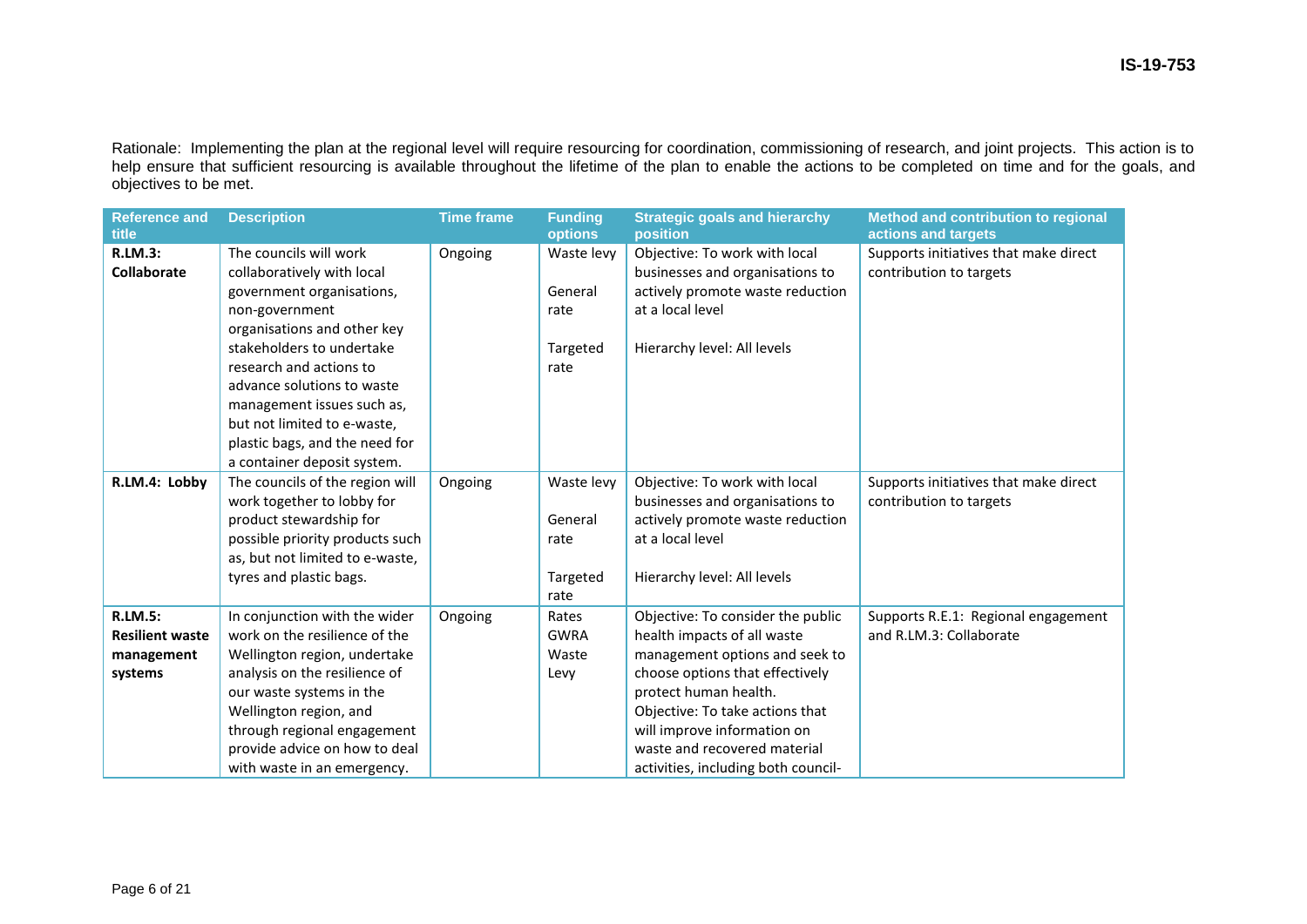|  |  | contracted and private sector |  |
|--|--|-------------------------------|--|
|  |  | activities.                   |  |
|  |  | Hierarchy level: all levels   |  |

Rationale: Territorial authorities within the region have no direct control over waste produced by businesses and other organisations. We will look to work with local groups and businesses and promote initiatives that assist in enhancing economic development through reducing and recovering waste.

## **LOCAL ACTION PLANS**

This section sets out the actions that the councils in the region will undertake individually to deliver on the vision, goals and objectives of the regional WMMP, while ensuring that they meet the needs and concerns of their own communities.

## Kāpiti Coast District Council

### **Kāpiti Coast regulation**

| <b>Reference and</b><br>title | <b>Description</b>             | <b>Time frame</b> | <b>Funding</b><br><b>options</b> | <b>Strategic goals and hierarchy</b><br>position | <b>Method and targets</b>           |
|-------------------------------|--------------------------------|-------------------|----------------------------------|--------------------------------------------------|-------------------------------------|
| R.1: Licensing                | Issue and review licenses for  | Ongoing           | Licensing                        | Objectives 4, 12&13                              | Action G & H: The Solid Waste Bylaw |
| under the                     | waste collectors and operators |                   | fees,                            |                                                  | may be superseded by a Regional     |
| current Solid                 | in the district, gather and    |                   | General                          | Hierarchy level: Recycling,                      | Bylaw, in which case the current    |
| <b>Waste Bylaw</b>            | manage data supplied by        |                   | Rate,                            | Recovery, Disposal                               | licensing system may need to be     |
|                               | licensees, monitor             |                   | Waste                            |                                                  | adapted.                            |
|                               | performance/compliance.        |                   | Levy                             |                                                  |                                     |
| R.2: Review                   | Implement and oversee          | Pending           | Licensing                        | Objectives 4                                     | Action G: Pending development of    |
| and adapt                     | monitoring and enforcement of  | development       | fees,                            | Pending development of Regional                  | Regional Solid Waste Bylaw          |
| licensing                     | Regional Solid Waste Bylaw     | of Regional       | General                          | Solid Waste Bylaw                                |                                     |
| system to                     | once it becomes active.        | Solid Waste       | Rate,                            |                                                  |                                     |
| comply with                   |                                | Bylaw             | Waste                            |                                                  |                                     |
| <b>Regional Solid</b>         |                                |                   | Levy                             | Hierarchy level: Recycling,                      |                                     |
| <b>Waste Bylaw</b>            |                                |                   |                                  | Recovery, Disposal                               |                                     |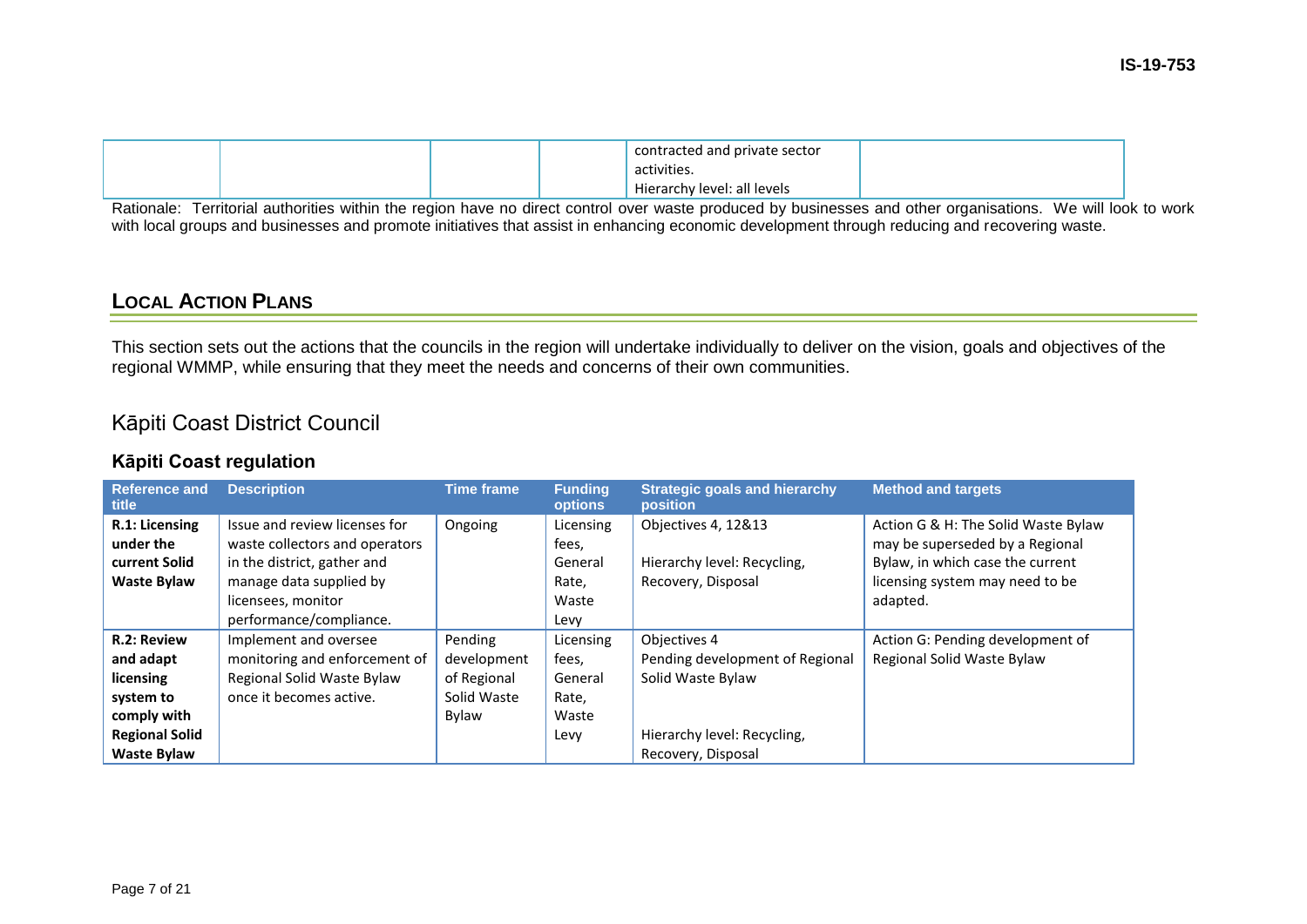Rationale: Kāpiti Coast District Council currently has a licensing system for waste collectors and operators in place, the purpose of which is to collect data on waste and recovered material volumes and movements, and have a mechanism to ensure private sector operators provide a specified level of service. Each of the Councils in the region currently has its own bylaw and these do not align in many instances. A single regional bylaw will lessen the burden of compliance on waste operators and potentially provide the council's with much-improved waste data. A regional solid waste bylaw is planned but this will require resourcing and application at the local level. Action under this heading will give effect to the regional bylaw in our district.

### **Kāpiti Coast data**

| <b>Reference and</b><br>title | <b>Description</b>              | <b>Time frame</b> | <b>Funding</b><br><b>options</b> | <b>Strategic goals and hierarchy</b><br><b>position</b> | <b>Method and targets</b>             |
|-------------------------------|---------------------------------|-------------------|----------------------------------|---------------------------------------------------------|---------------------------------------|
| D.1: Collect                  | This includes working with      | Existing          | Ongoing                          | General Rate, Waste Levy,                               | Objective 4: To align data collection |
| and manage                    | licensed waste collectors and   |                   |                                  | Licence fees                                            | and reporting systems where possible  |
| data in                       | operators to improve the        |                   |                                  |                                                         | across the districts, region and      |
| accordance                    | quality and comprehensiveness   |                   |                                  |                                                         | nationally.                           |
| with the                      | of data reported to Council, as |                   |                                  |                                                         |                                       |
| <b>National Waste</b>         | well as conducting SWAP         |                   |                                  |                                                         | Hierarchy level: All Levels           |
| Data                          | surveys and other measures to   |                   |                                  |                                                         |                                       |
| <b>Framework</b>              | improve data availability and   |                   |                                  |                                                         |                                       |
|                               | management.                     |                   |                                  |                                                         |                                       |

Rationale: TAs in the region have agreed to collect and manage data in line with the National Waste Data Framework. Kāpiti Coast District Council has already been collecting data in accordance with the framework through reporting requirements for licensed collectors and operators, as well as regular SWAP surveys. Action under this heading will ensure we continue to align our data collection and management with the National Waste Data Framework.

### **Kāpiti Coast engagement**

| <b>Reference and</b><br>title | <b>Description</b>            | <b>Time frame</b> | <b>Funding</b><br><b>options</b> | <b>Strategic goals and hierarchy</b><br>position | <b>Method and targets</b>                 |
|-------------------------------|-------------------------------|-------------------|----------------------------------|--------------------------------------------------|-------------------------------------------|
| E.1: Provide                  | This includes delivery of the | Ongoing           | Waste                            | Objective 7: To support learning                 | Action D: Deliver enhanced regional       |
| educational                   | Zero Waste Education          |                   | Levy,                            | of waste minimisation principles                 | engagement, communications, and education |
| support to                    | Programme, support and        |                   | General                          | and practices at schools, ECEs,                  |                                           |
| educational                   | funding for programmes like   |                   | Rates                            | and other educational                            | Targets 1 & 2                             |
| institutions on               | Enviroschools and             |                   |                                  | institutions.                                    |                                           |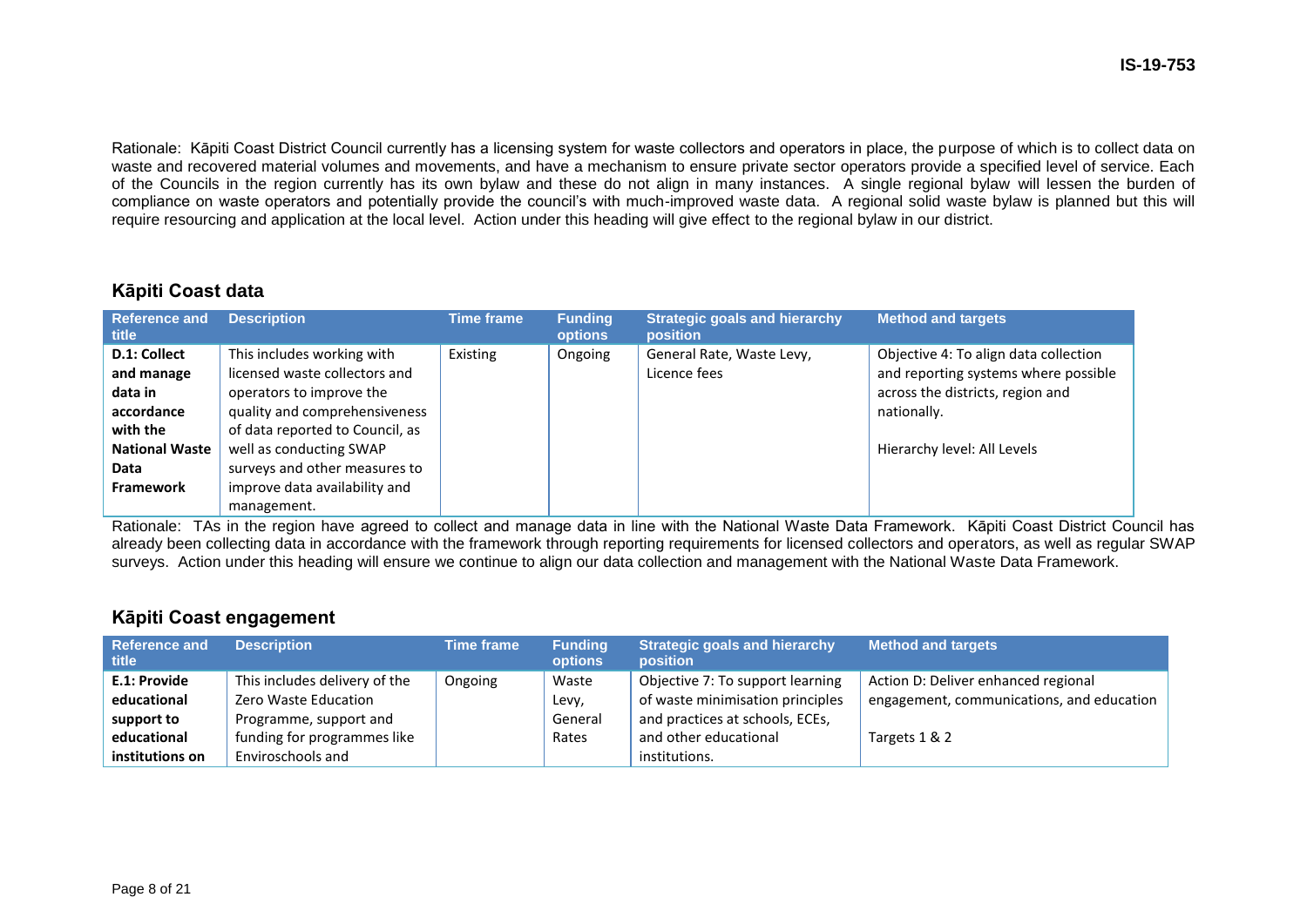| <b>Reference and</b><br>title                                                                       | <b>Description</b>                                                                                                                                                                                                                                                                         | <b>Time frame</b> | <b>Funding</b><br>options          | <b>Strategic goals and hierarchy</b><br>position                                                                                                                                    | <b>Method and targets</b>                                                                                                    |
|-----------------------------------------------------------------------------------------------------|--------------------------------------------------------------------------------------------------------------------------------------------------------------------------------------------------------------------------------------------------------------------------------------------|-------------------|------------------------------------|-------------------------------------------------------------------------------------------------------------------------------------------------------------------------------------|------------------------------------------------------------------------------------------------------------------------------|
| waste<br>minimisation                                                                               | Paper4Trees, provision of<br>educational resources (for<br>example litterless lunches<br>brochure), and other<br>educational support and<br>resources.                                                                                                                                     |                   |                                    | Hierarchy level: All Levels                                                                                                                                                         | Up to 5 tonnes by 2026                                                                                                       |
| E.2: Assist<br>educational<br>institutions with<br>waste<br>minimisation<br>projects                | Provide advice and assistance<br>with waste minimisation<br>infrastructure and projects<br>such as conducting waste<br>audits, setting up recycling<br>systems, composting or worm<br>farms, and further projects.                                                                         | Ongoing           | Waste<br>Levy<br>General<br>rate   | Objective 7: To support<br>educational institutions with<br>implementing hands-on waste<br>reduction measures.<br>Hierarchy level: All Levels                                       | Actions D & I<br>Targets 1 & 2<br>Up to 5 tonnes by 2026                                                                     |
| E.3:<br><b>Support</b><br>residents to<br>minimise waste<br>through<br>education and<br>information | Support residents to<br>undertake waste minimisation<br>through the provision of<br>information and education via<br>the Council website, social<br>media, newspapers,<br>brochures and posters, talks,<br>stalls at local events,<br>workshops, and via other<br>channels as appropriate. | Ongoing           | Waste<br>Levy                      | Objective 7: To encourage<br>residents to reduce, reuse,<br>recycle and increase awareness<br>of options and services available<br>in the districts.<br>Hierarchy level: All Levels | Action D: Deliver enhanced regional<br>engagement, communications, and education<br>Targets 1 & 2<br>Up to 50 tonnes by 2026 |
| E.4: Support<br>community<br>projects and<br>events                                                 | Support community lead<br>projects and events that<br>promote and undertake waste<br>minimisation, such as the<br>Greener Neighbourhoods<br>programme, community<br>workshops, waste<br>minimisation at events, clean-                                                                     | Ongoing           | Waste<br>Levy,<br>General<br>Rates | Objective 7: To engage the<br>community and provide<br>information, education and<br>resources to support community<br>actions.<br>Hierarchy level: All Levels.                     | Actions B & D<br>Targets 1 & 2<br>Up to 50 tonnes by 2026                                                                    |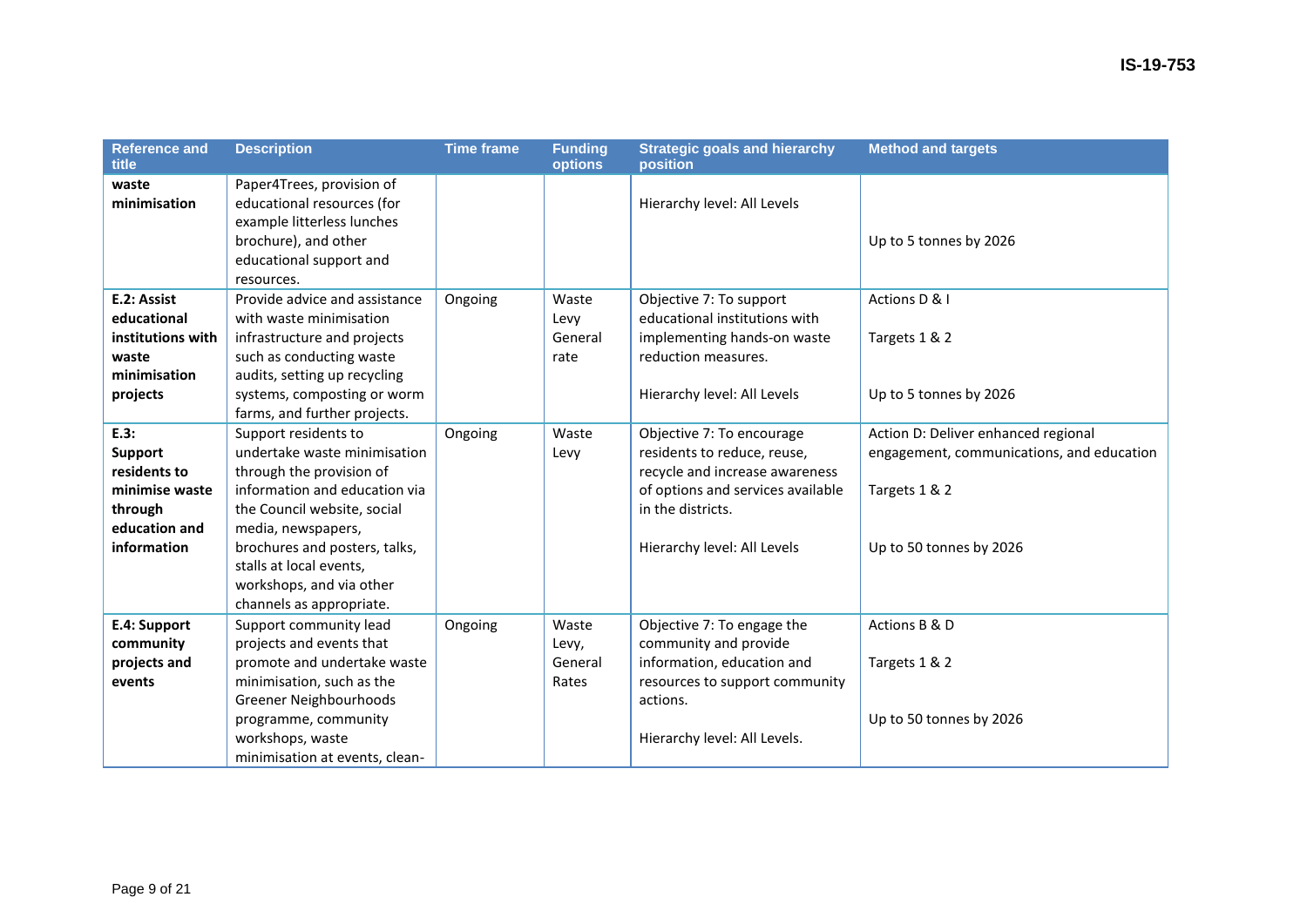| <b>Reference and</b><br>title                                             | <b>Description</b>                                                                                                                                                                                                                                                                                                                                                                 | <b>Time frame</b>    | <b>Funding</b><br>options                              | <b>Strategic goals and hierarchy</b><br>position                                                                                                                    | <b>Method and targets</b>                                                                                                                                                                                                                                                                                                   |
|---------------------------------------------------------------------------|------------------------------------------------------------------------------------------------------------------------------------------------------------------------------------------------------------------------------------------------------------------------------------------------------------------------------------------------------------------------------------|----------------------|--------------------------------------------------------|---------------------------------------------------------------------------------------------------------------------------------------------------------------------|-----------------------------------------------------------------------------------------------------------------------------------------------------------------------------------------------------------------------------------------------------------------------------------------------------------------------------|
|                                                                           | up events and others, through<br>promotion, partnerships and<br>funding                                                                                                                                                                                                                                                                                                            |                      |                                                        |                                                                                                                                                                     |                                                                                                                                                                                                                                                                                                                             |
| E.5: Targeted<br>educational<br>campaigns and<br>projects                 | This includes the support and<br>implementation of targeted<br>educational projects and<br>campaigns with links to<br>regional and national projects<br>and campaigns, such as Love<br>Food Hate Waste, Green<br>Parenting Workshops,<br>Seaweek, Plastic Free July and<br>others, or targeting specific<br>materials such as e-waste,<br>chemicals, batteries, food<br>waste etc. | Ongoing              | Waste<br>Levy<br>General<br>rates<br>Targeted<br>rates | Objective 7 & 1: To engage the<br>community and provide<br>information, education and<br>resources to support community<br>actions.<br>Hierarchy level: All Levels. | Actions B & D<br>Targets 1 & 2<br>The regional potential diversion for Waste<br>Free Parenting is 315 tonnes Kāpiti's share of<br>that is 32 tonnes<br>Love Food Hate Waste regional target is 2,400<br>tonnes by 2018, Kāpiti's share of that is 240<br>tonnes<br>Up to 50 tonnes from other targeted<br>campaigns by 2026 |
| E.6: Optimise<br>regional<br>communications                               | Work collaboratively with the<br>WMMP partner councils on<br>waste related<br>communications.                                                                                                                                                                                                                                                                                      | Ongoing              | Waste<br>Levy<br>General<br>rates                      | Objective 7                                                                                                                                                         | Action D                                                                                                                                                                                                                                                                                                                    |
| E.7: Work with<br>local businesses<br>to achieve<br>waste<br>minimisation | Work with local businesses<br>and organisations to achieve<br>waste minimisation.                                                                                                                                                                                                                                                                                                  | From 2017<br>onwards | Waste<br>Levy<br>General<br>rates<br>Targeted<br>rates | Objectives 8 & 9: Encourage,<br>educate and support the<br>business community to minimise<br>waste.                                                                 | Actions B & D<br>Up to 20 tonnes by 2026                                                                                                                                                                                                                                                                                    |
| E.8: Support<br>marae and iwi<br>groups to<br>minimise waste              | Support iwi and marae to<br>promote and undertake waste<br>minimisation by the provision<br>of information, services and                                                                                                                                                                                                                                                           | From 2017<br>onwards | Waste<br>Levy<br>General<br>rates                      | Objective 7: To engage the<br>community and provide<br>information, education and<br>resources to support community                                                 | Actions B & D<br>Targets 1 & 2                                                                                                                                                                                                                                                                                              |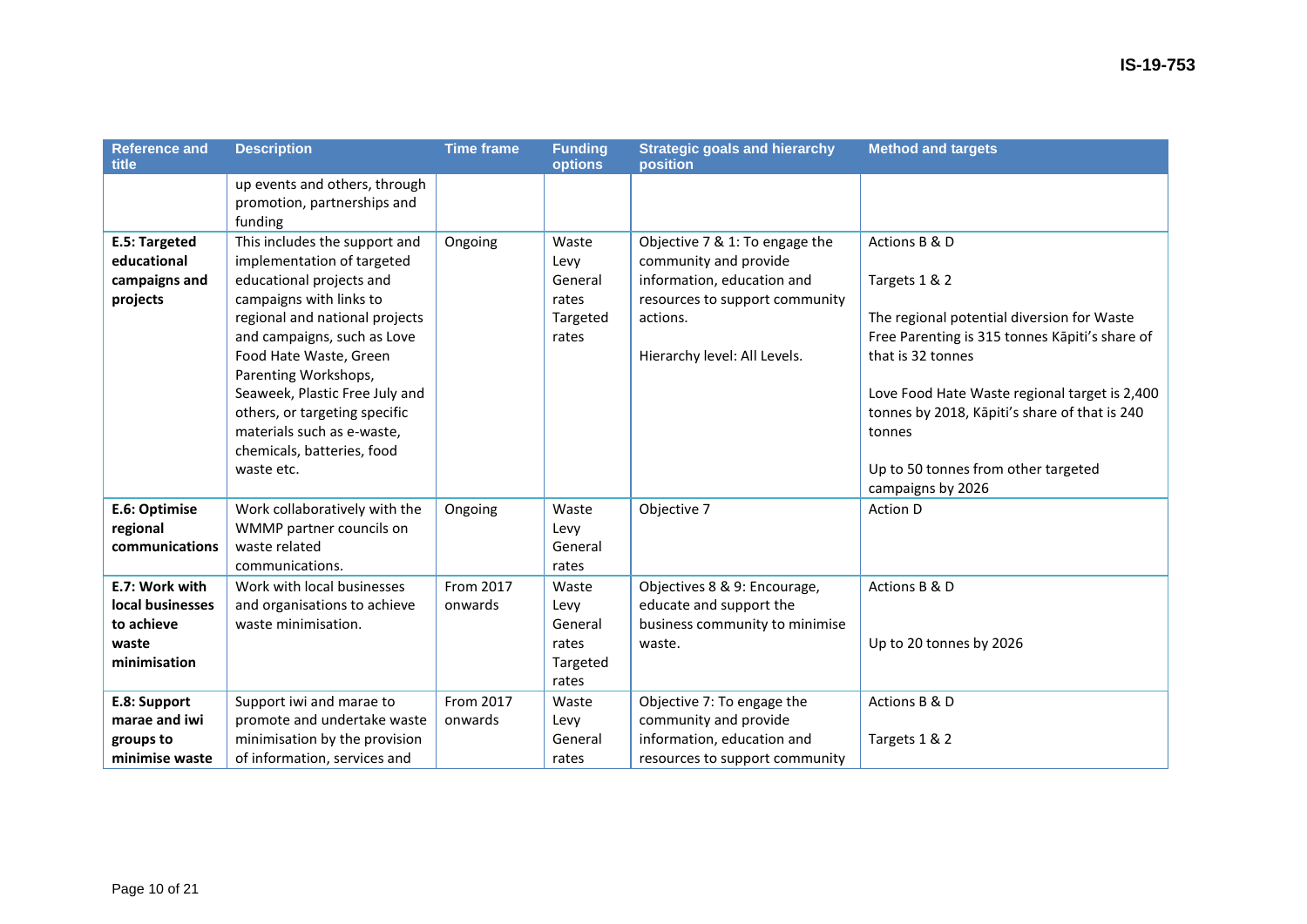| Reference and<br>title | <b>Description</b>           | Time frame | <b>Funding</b><br><b>options</b> | <b>Strategic goals and hierarchy</b><br><b>position</b> | <b>Method and targets</b>                    |
|------------------------|------------------------------|------------|----------------------------------|---------------------------------------------------------|----------------------------------------------|
|                        | events. For example (but not |            | Targeted                         | actions.                                                | Para Kore target for the region is 30 tonnes |
|                        | limited to), support for the |            | rates                            |                                                         | from 20 Marae. Kāpiti's target is 3 tonnes   |
|                        | Para Kore programme          |            |                                  | Hierarchy level: All Levels.                            | from two Marae                               |

Rationale: In addition to work undertaken as part of the Regional Waste Education Strategy, Council will continue to support local education initiatives that have a positive impact.

### **Kāpiti Coast collections**

| <b>Reference and</b><br>title | <b>Description</b>              | <b>Time frame</b> | <b>Funding</b><br><b>options</b> | <b>Strategic goals and hierarchy</b><br><b>position</b> | <b>Method and targets</b>                |
|-------------------------------|---------------------------------|-------------------|----------------------------------|---------------------------------------------------------|------------------------------------------|
| C.1: Review                   | Review the effectiveness of     | Ongoing           | Waste levy                       | Objective 2: To increase diversion                      | <b>Action A</b>                          |
| kerbside                      | the kerbside collection         |                   | Targeted                         | of waste that is currently                              |                                          |
| collections and               | systems in terms of diversion   |                   | Rate,                            | disposed of to landfill for reuse,                      | Target 2                                 |
| investigate                   | targets, cost, customer         |                   | General                          | recovery or recycling.                                  |                                          |
| improvement                   | satisfaction and street         |                   | Rate                             |                                                         | Up to 470 tonnes of recycling by 2026    |
| options                       | amenity, and investigate        |                   |                                  | Hierarchy level: Recycling                              |                                          |
|                               | improvement options. This       |                   |                                  |                                                         | Up to 1,920 tonnes of food waste by 2026 |
|                               | may include changes to the      |                   |                                  |                                                         |                                          |
|                               | bylaw, licensing conditions and |                   |                                  |                                                         |                                          |
|                               | delivery methods, involve       |                   |                                  |                                                         |                                          |
|                               | exploring the benefits of       |                   |                                  |                                                         |                                          |
|                               | shared services, and            |                   |                                  |                                                         |                                          |
|                               | potentially result in extending |                   |                                  |                                                         |                                          |
|                               | access to recycling collections |                   |                                  |                                                         |                                          |
|                               | beyond current collection       |                   |                                  |                                                         |                                          |
|                               | areas.                          |                   |                                  |                                                         |                                          |

Rationale: Council is committed to implementing an optimised kerbside system that maximises diversion and that is cost-effective for our community.

### **Kāpiti Coast infrastructure**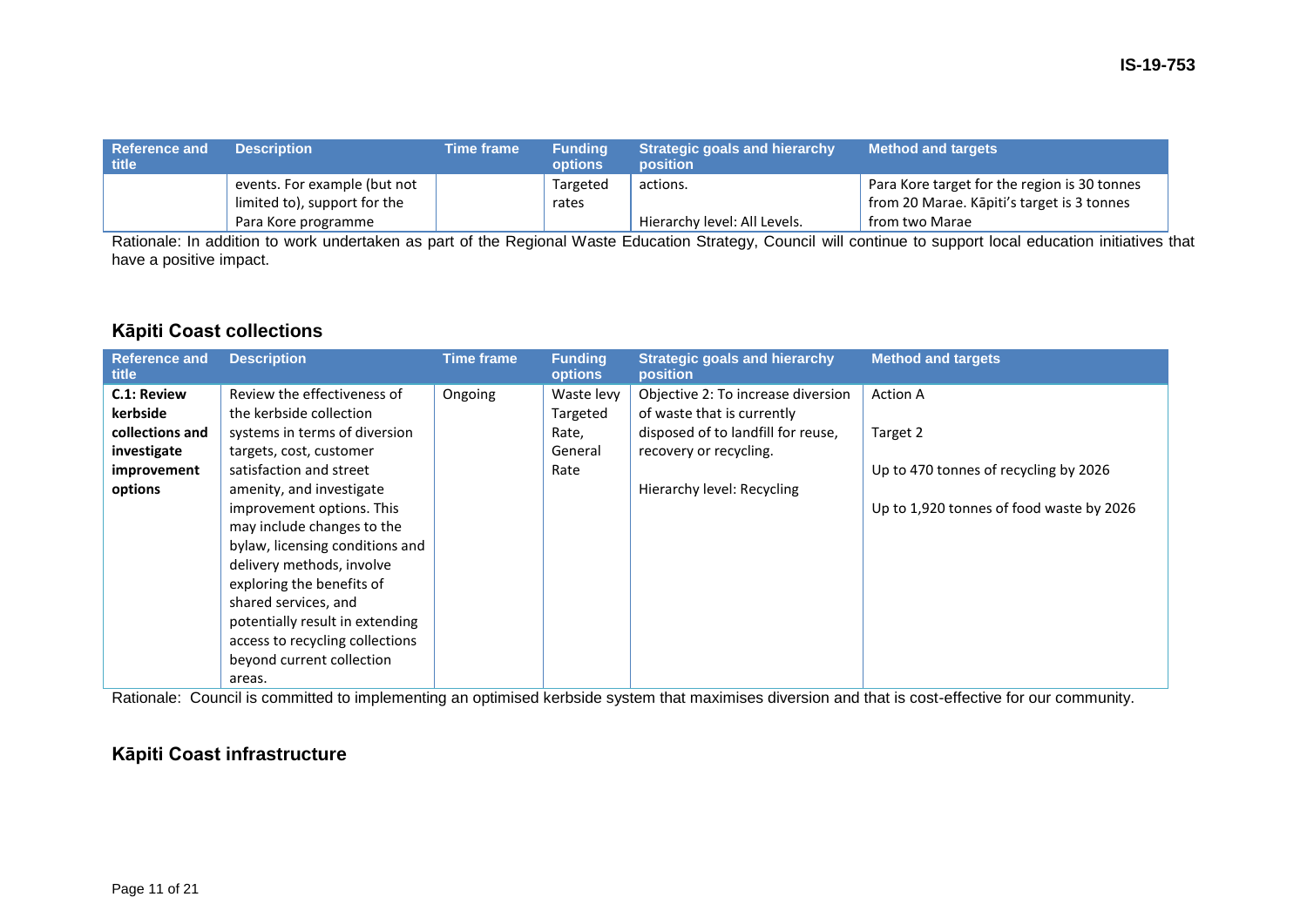| <b>Reference and</b><br>title                                               | <b>Description</b>                                                                                                                                                                                                                                                                                                                                                 | <b>Time frame</b> | <b>Funding</b><br>options                                                     | <b>Strategic goals and hierarchy</b><br>position                                                                                                                                                           | <b>Method and targets</b>                                      |
|-----------------------------------------------------------------------------|--------------------------------------------------------------------------------------------------------------------------------------------------------------------------------------------------------------------------------------------------------------------------------------------------------------------------------------------------------------------|-------------------|-------------------------------------------------------------------------------|------------------------------------------------------------------------------------------------------------------------------------------------------------------------------------------------------------|----------------------------------------------------------------|
| IN.1: Enhance<br>waste<br>diversion from<br>transfer<br>stations            | Work with operators of<br>transfer stations to increase<br>recovery and diversion of<br>divertible and/or hazardous<br>materials. Establish new, and<br>review existing contracts/lease<br>agreements to increase<br>diversion. This may also<br>include upgrades of physical<br>infrastructure or funding<br>support to enable recovery of<br>specific materials. | Ongoing           | Waste levy<br>Targeted<br>Rate,<br>General<br>Rates<br><b>User</b><br>charges | Objective 2 & 10: To increase<br>diversion of waste that is currently<br>disposed of to landfill for reuse,<br>recovery or recycling.<br>Hierarchy level: All Levels                                       | Actions B & I<br>Up to 150 tonnes by 2026                      |
| IN.2:<br>Greenwaste<br><b>Recovery and</b><br>recycling                     | Recover and recycle<br>greenwaste recovered from<br>transfer stations in the district.<br>Recycling by composting or<br>similar.                                                                                                                                                                                                                                   | Ongoing           | <b>User</b><br>charges,<br>General<br>rates<br>Waste levy                     | Objective 2: To increase diversion<br>of waste that is currently disposed<br>of to landfill for reuse, recovery or<br>recycling.                                                                           | Actions B & I<br>Up to 100 tonnes by 2026                      |
| IN. 3: Explore<br>establishment<br>of additional<br>diversion<br>facilities | This may include supporting<br>the establishment of facilities<br>to divert and recover waste<br>streams such as C&D waste or<br>other waste streams for which<br>facilities are currently not<br>available in the district.                                                                                                                                       | <b>TBA</b>        | <b>User</b><br>charges,<br>General<br>rates<br>Waste levy                     | Objectives 2, 3 and potentially 6                                                                                                                                                                          | <b>Action B</b><br>Targets 1 & 3<br>Up to 1,000 tonnes by 2026 |
| <b>IN.4: Provide</b><br>clean Public<br><b>Places</b>                       | This includes the provision of<br>public litterbins, regular street<br>cleaning, and the removal of<br>illegally dumped waste from<br>public land.<br>Investigate public place<br>recycling infrastructure.                                                                                                                                                        | Ongoing           | General<br>Rates<br>Targeted<br>rates<br>Waste<br>Levy                        | Objective 12&13: To provide safe,<br>clean and hygienic public places.<br>Objective 2: To increase diversion<br>of waste that is currently disposed<br>of to landfill for reuse, recovery or<br>recycling. | <b>Action G</b>                                                |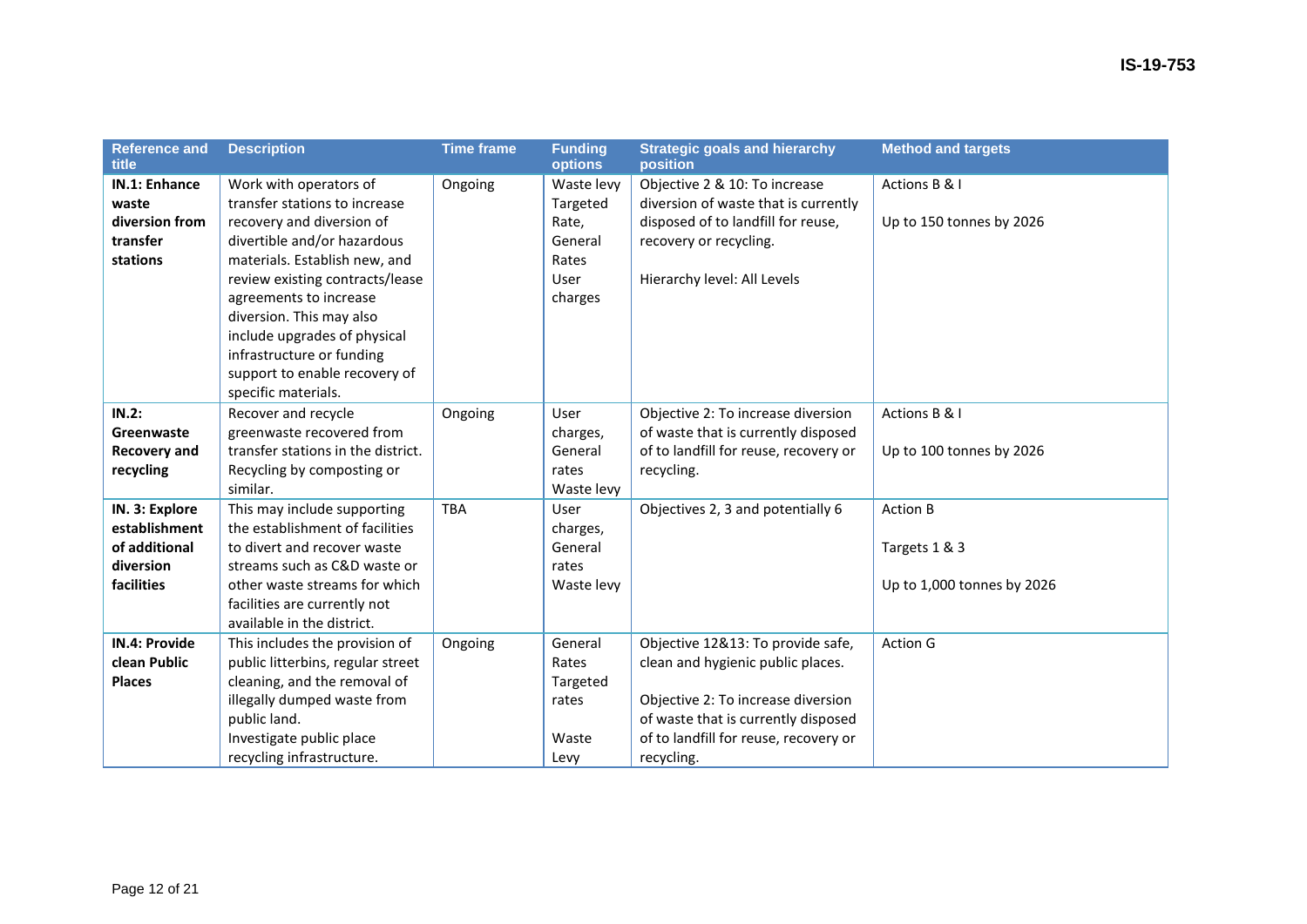| <b>Reference and</b><br>title                    | <b>Description</b>                                                                                                                                      | <b>Time frame</b> | <b>Funding</b><br>options                       | <b>Strategic goals and hierarchy</b><br>position                                                                                 | <b>Method and targets</b>              |
|--------------------------------------------------|---------------------------------------------------------------------------------------------------------------------------------------------------------|-------------------|-------------------------------------------------|----------------------------------------------------------------------------------------------------------------------------------|----------------------------------------|
|                                                  |                                                                                                                                                         |                   |                                                 | Hierarchy level: Recycling, Disposal                                                                                             |                                        |
| <b>IN.5: Effluent</b><br>Waste                   | Council will explore options to<br>reduce the volume of waste to<br>landfill and to lessen the<br>hazardous components of<br>waste from its waste water | Ongoing           | General<br>Rates,<br>Targeted<br>rates<br>Waste | Objective 2: To increase diversion<br>of waste that is currently disposed<br>of to landfill for reuse.<br>Hierarchy level: Reuse | Action C<br>Up to 1,467 tonnes by 2026 |
| <b>IN.6: Aftercare</b><br>of Closed<br>Landfills | treatment plants.<br>Council will monitor and<br>manage closed landfill to<br>ensure relevant environmental<br>and safety standards are met.            | Ongoing           | Levy<br>General<br>Rates                        | Objectives 12&13: To ensure<br>landfill comply with environmental<br>standards<br>Hierarchy level: Disposal                      |                                        |

Rationale: Council is committed to investigating, and where feasible, developing facilities that can form part of a region-wide resource recovery network. This initiative looks to develop our local transfer stations in line with regional standards to increase the quantity of materials that can be economically recovered for beneficial use.

### **Kāpiti Coast leadership and management**

| <b>Reference and</b><br>title                                      | <b>Description</b>                                                                                                                                                                                                                                             | <b>Time frame</b> | <b>Funding</b><br><b>options</b> | <b>Strategic goals and hierarchy</b><br><b>position</b>                                                                                                                                                                                | <b>Method and targets</b>          |
|--------------------------------------------------------------------|----------------------------------------------------------------------------------------------------------------------------------------------------------------------------------------------------------------------------------------------------------------|-------------------|----------------------------------|----------------------------------------------------------------------------------------------------------------------------------------------------------------------------------------------------------------------------------------|------------------------------------|
| LM.1:<br>Contestable<br>Waste<br><b>Reduction</b><br><b>Grants</b> | Waste levy funds are made<br>available annually as grants<br>for waste minimisation<br>projects, as detailed in the<br>relevant Council Policy.<br>Funding is through<br>contestable processes such as<br>for Community Projects and<br>Business & Innovation. | Ongoing           | Waste Levy                       | Objectives 3, 7 & 9: To facilitate<br>community action in waste<br>minimisation projects, and enable<br>economic development through<br>innovative projects that reduce waste<br>to landfill.<br>Reduction, reuse, recycling, recovery | D and I                            |
| LM.2: Waste<br><b>Minimisation</b>                                 | Employ staff to implement the<br>goals and actions of the                                                                                                                                                                                                      | Ongoing           | Waste Levy,<br>General           | Objective: Provide human resources to<br>implement the actions of the                                                                                                                                                                  | Actions A, B, C, D E, F, G, H, & I |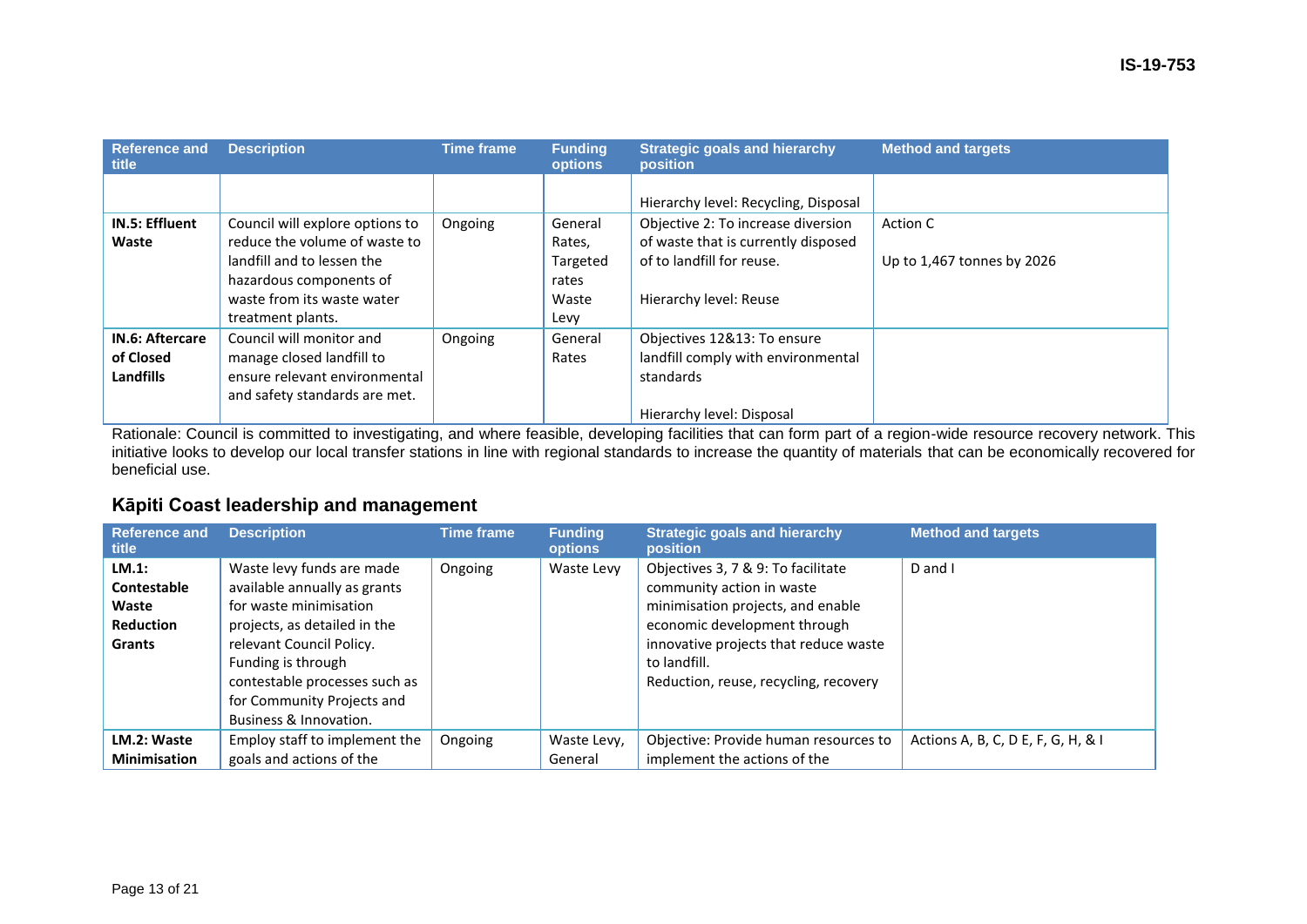| <b>Reference and</b><br>title | <b>Description</b>               | <b>Time frame</b> | <b>Funding</b><br>options | <b>Strategic goals and hierarchy</b><br>position | <b>Method and targets</b> |
|-------------------------------|----------------------------------|-------------------|---------------------------|--------------------------------------------------|---------------------------|
| <b>Staff</b>                  | RWMMP at the local and           |                   | Rate                      | RWMMP.                                           |                           |
|                               | regional level.                  |                   |                           | Hierarchy level: All Levels                      |                           |
| LM.3: Internal                | Continue to seek                 | Ongoing           | Waste Levy,               | Objective: To lead by example and                | Action I                  |
| Waste                         | opportunities to reduce waste    |                   | General                   | practice what we preach. To be able to           |                           |
| <b>Minimisation</b>           | generated at Council facilities. |                   | Rate                      | give advice based on hands-on                    |                           |
|                               | Use learning's to encourage      |                   |                           | experience.                                      |                           |
|                               | other organisations to           |                   |                           |                                                  |                           |
|                               | minimise their waste.            |                   |                           | Hierarchy level: All Levels.                     |                           |
| LM.4: Embed                   | Explore opportunities to         | Ongoing           | Waste Levy,               | Objective: To lead by example and                | Action I                  |
| waste                         | embed waste minimisation         |                   | General                   | practice what we preach. To be able to           |                           |
| minimisation                  | principles into relevant council |                   | Rate                      | give advice based on hands-on                    |                           |
| into Council                  | activities. This could include   |                   |                           | experience.                                      |                           |
| activities                    | procurement, regulatory          |                   |                           |                                                  |                           |
|                               | processes, infrastructure        |                   |                           | Hierarchy level: All Levels.                     |                           |
|                               | projects and other activity      |                   |                           |                                                  |                           |
|                               | areas.                           |                   |                           |                                                  |                           |
| LM.5: Explore                 | E.g. organics collection,        | Ongoing           | Waste Levy,               | Objectives 2&6                                   | Action A, B               |
| benefits of                   | expansion of kai to compost,     |                   | General                   |                                                  |                           |
| shared services               | etc.                             |                   | Rate                      |                                                  |                           |
| LM.6: Explore                 | This may include the support     | Ongoing           | Waste Levy,               | Objectives 1, 2, 3, 6                            | Action B, I               |
| & actively                    | of community or business led     |                   | General                   |                                                  |                           |
| encourage                     | resource recovery operations     |                   | Rate,                     |                                                  |                           |
| additional                    | and initiatives that increase    |                   | User                      |                                                  |                           |
| waste                         | diversion and create             |                   | Charges                   |                                                  |                           |
| diversion                     | additional benefits such as      |                   |                           |                                                  |                           |
| initiatives                   | employment and economic          |                   |                           |                                                  |                           |
|                               | development.                     |                   |                           |                                                  |                           |

Rationale: Council is committed to showing leadership by continually improving its own practices to achieve waste minimisation, ensuring sufficient human and financial resources are available to implement the regional and local actions as set out in this plan, and enabling other organisation, businesses and the broader community to become leaders in waste minimisation, e.g. through the provision of grants and other support mechanisms.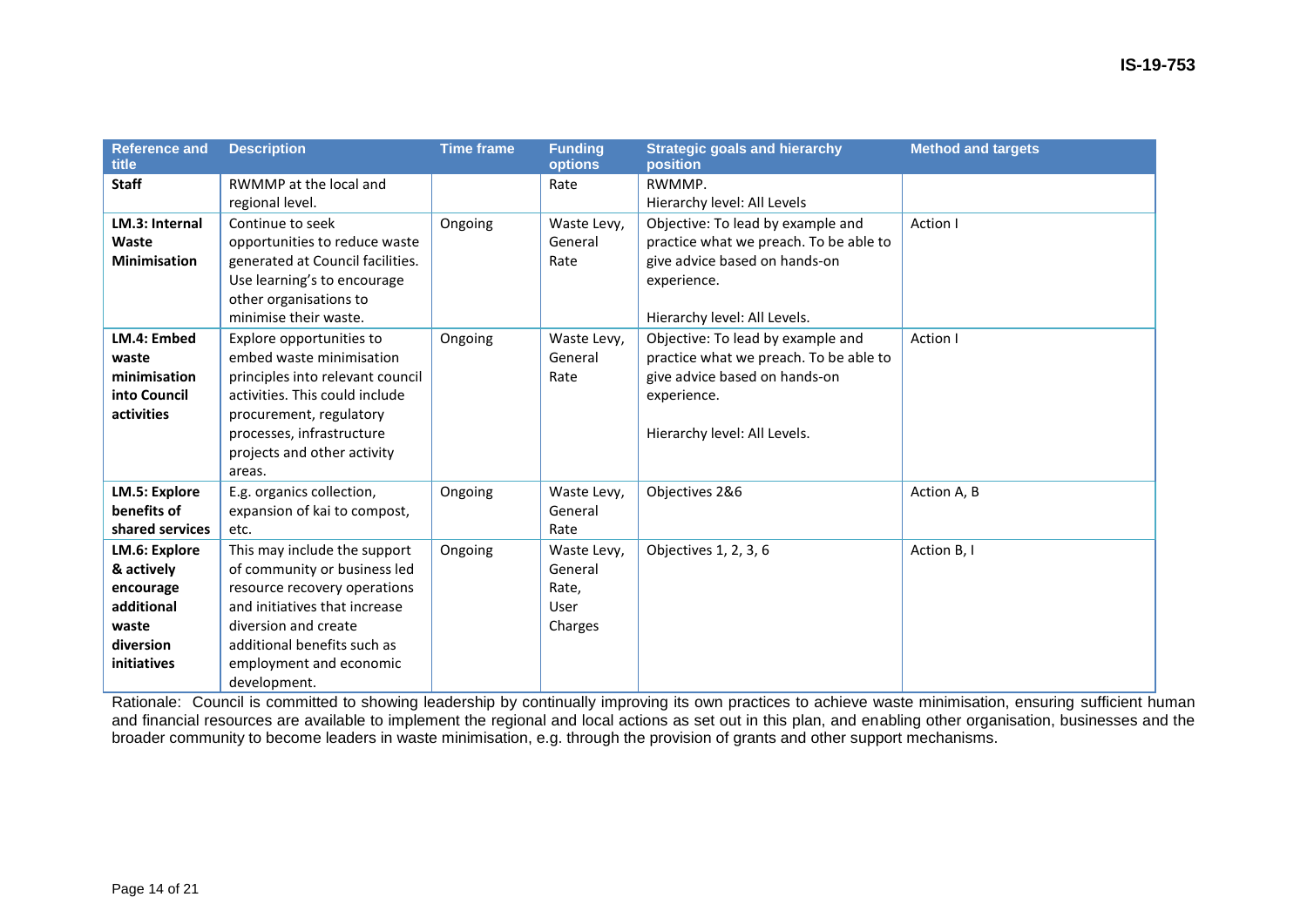### **Bio – Jamie Bull 2019**

Jamie Bull was formerly an Independent Manager, ( INZA), Choreographer, Director and Producer. Jamie has over 50 years performance and training experience. She is an experienced choreographer, director, group facilitator, therapist, performance and creativity motivator, arts manager and mentor, and she has worked in education, in health, and in commercial and noncommercial theatre and performance.

Former Founding Director of Impulse Dance Theatre, Jamie choreographed for most Professional Dance Companies in New Zealand, in the 70's, 80's and 90's, as well as her own Company. She still maintains an active interest and involvement in the performing arts.

Jamie has long been an advocate for access to artistic practice and creativity for all members of our community and has contributed in this field for all of her professional life. She is noted for her Bi Cultural commitment and understanding.

She has a number of pieces of paper that identify she is a university graduate, a trained teacher, a certified trainer for trainers, and has completed a number of leadership courses.

She has been involved in mentoring and facilitating strategic planning sessions for arts and health organisations and is passionate about what can be achieved by the group process. She has studied the psychology of groups, and worked for many years as a movement specialist and group therapist in residential addiction centres, Queen Mary Hospital, Hanmer Springs and Springhill Centre, Napier.

Since moving to Otaki on the Kapiti Coast 16 years ago, Jamie has enjoyed contributing to the community in a number of ways.

She facilitates a twice weekly exercise group for active older Otaki people. She is currently a member of the Waitohu Stream Care group; A Board member of Kahurangi NZ Maori Dance Trust based in Hastings; was part of the foundation group of Transition Town Otaki and has served on the Action Committee, and the Board in a number of capacities. Most recently as Chair for the last 3 years. She did not seek re-election last year as she is also committed to the challenge of establishing Zero Waste Otaki - a group she has been part of initiating.

### **Her strengths include:**

A highly developed sense of creativity and possibility, especially with concepts and direction Managing the challenges of the creative process from the germ of the idea to bringing it to fruition.

Nurturing relationships and resources to enable the realisation of creative vision.